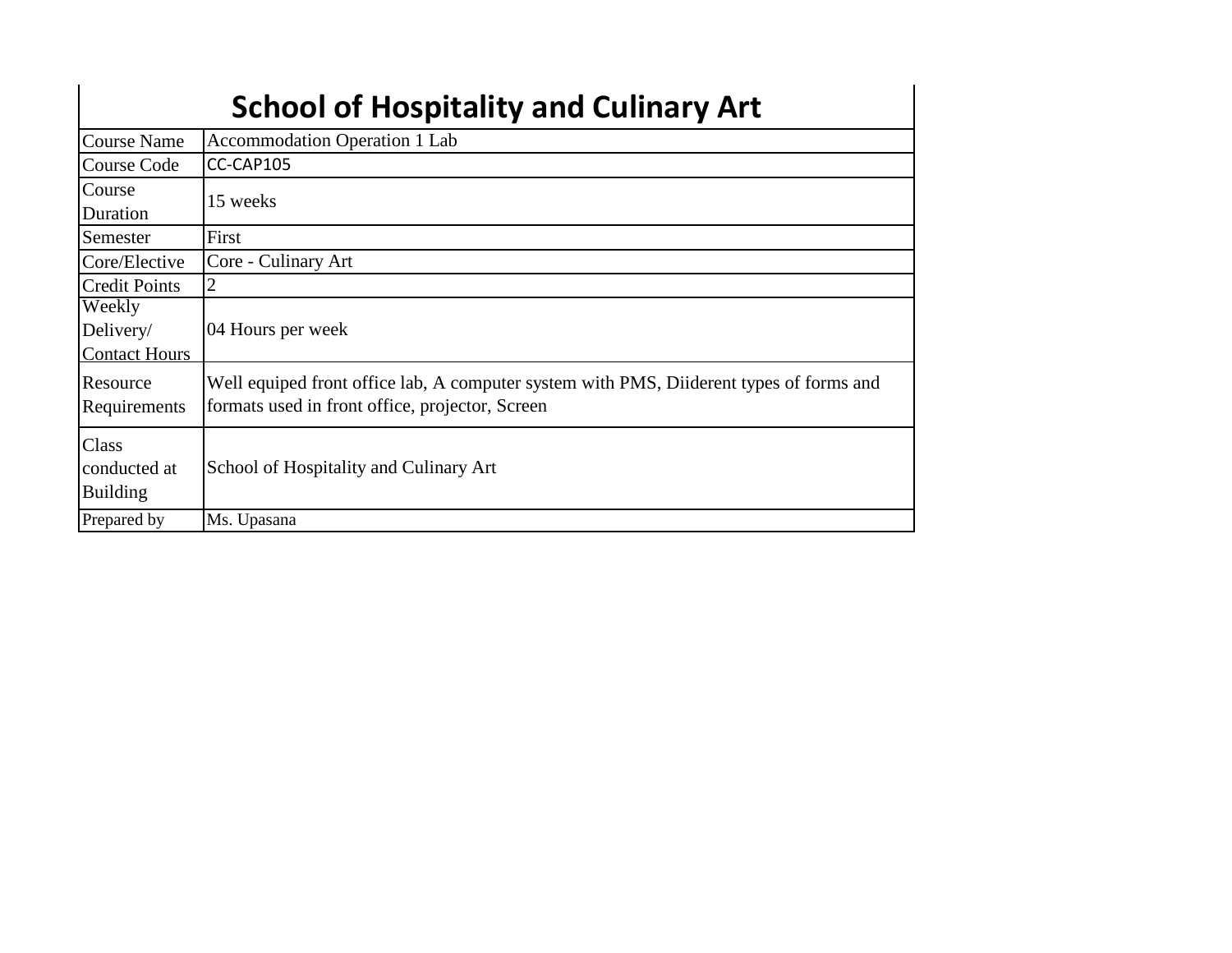## **Course Description**

L

This course will provide our students, depth knowledge about basics of front office The syllabus is diversely designed for the practicals front office operations and involves the knowledge of basic operations like reservation, registration, departure etc both through role plays and PMS. It also covers the documentations of the

## **Course Outcomes (COs)/ Learning Outcomes (LOs)**

departments like forms and formats used and the knowledge of using them.

After completion of this syllabus the students will be familier with the front office departments.Our students will be able to prepare and fill the reservation form. They will be able to categories the guest as per their profile.This Course will also enhance their overall personality, skills and communications as the course involves many role plays and activities. Our students will also be able to deal with so many laundry related tasks.They will be able to handle various types of guest complaints wich occurs in the Front office department.

**Parameters required from the students:** Since the students are new to the course they will not have any prior knowledge about the course. They are expected to follow the instruction and participate during the session.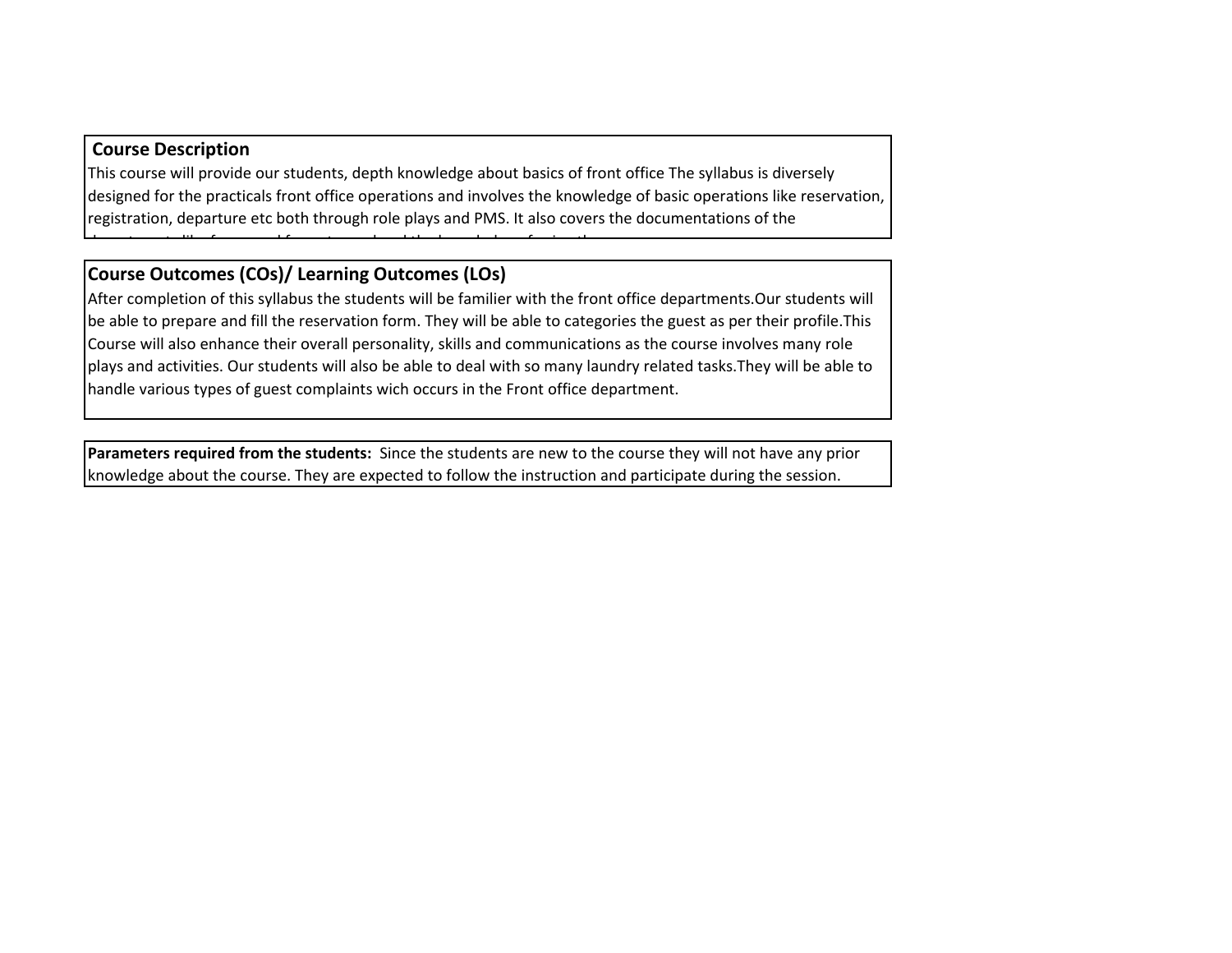|                  | <b>Accomodation Operation 1</b>                                                                            |                |  |  |  |  |  |  |
|------------------|------------------------------------------------------------------------------------------------------------|----------------|--|--|--|--|--|--|
|                  | <b>Sem-1 Practical</b>                                                                                     |                |  |  |  |  |  |  |
| SI <sub>Nd</sub> | <b>Topic</b>                                                                                               | Hours 60       |  |  |  |  |  |  |
| $\mathbf{1}$     | Identification of equipment, work structure and stationery                                                 | $\mathcal{P}$  |  |  |  |  |  |  |
| $\mathfrak{p}$   | Study of countries, capitals, currencies, airlines and flags chart                                         | $\overline{2}$ |  |  |  |  |  |  |
| 3                | Telecommunication skills - Internal call, External Call, Call Transfer                                     | 4              |  |  |  |  |  |  |
| 4                | Basic manners and grooming standards required for Front Office operation                                   | 4              |  |  |  |  |  |  |
| 5                | Preparing and filling up reservation forms                                                                 | 6              |  |  |  |  |  |  |
| 6                | Role play of accepting reservations and complaint handling for bumped<br>reservations                      | 4              |  |  |  |  |  |  |
| $\overline{7}$   | Reservation handling by computers with the PMS                                                             | $\overline{2}$ |  |  |  |  |  |  |
| 8                | Preparing and filling up registration card                                                                 | 6              |  |  |  |  |  |  |
| 9                | Role play for different check ins and checkout as - Walk in, FIT, FFFIT,<br>Corporate, VIP, CIP and Groups | 8              |  |  |  |  |  |  |
| 10               | How to do Upsell and how to give discount                                                                  | 4              |  |  |  |  |  |  |
| 11               | Role play on guest complaint handling, critical and dangerous situation<br>handling                        | 6              |  |  |  |  |  |  |
| 12               | Preparation of guest folio                                                                                 | $\overline{2}$ |  |  |  |  |  |  |
| 13               | Calculating of occupancy percentages                                                                       | $\overline{2}$ |  |  |  |  |  |  |
| 14               | Form and formats used in Front Office                                                                      | $\overline{2}$ |  |  |  |  |  |  |
| 15               | Computer lab session on PMS system.                                                                        | 6              |  |  |  |  |  |  |
|                  |                                                                                                            | 60             |  |  |  |  |  |  |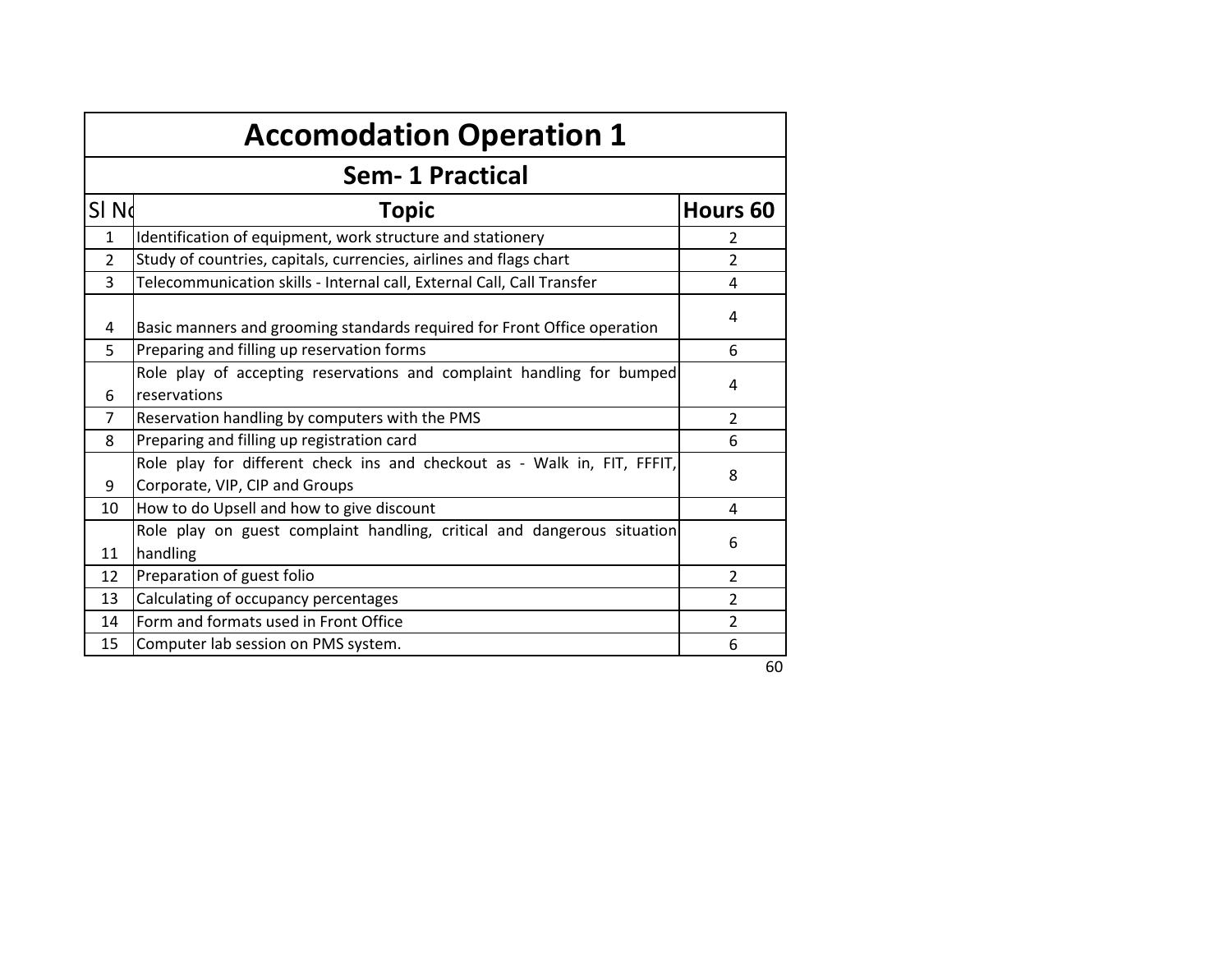|                                                                                                                                                                               | <b>B.Sc in Culinary Art</b>      |                                   |                                                                                                 |              |                            |                                                                                                                                                                                                                                                                                     |  |  |
|-------------------------------------------------------------------------------------------------------------------------------------------------------------------------------|----------------------------------|-----------------------------------|-------------------------------------------------------------------------------------------------|--------------|----------------------------|-------------------------------------------------------------------------------------------------------------------------------------------------------------------------------------------------------------------------------------------------------------------------------------|--|--|
| <b>SUBJECT:</b>                                                                                                                                                               | <b>Accommodation Operation</b>   |                                   | <b>Manual No.</b>                                                                               | $\mathbf 1$  | <b>TEACHER:</b><br>Upasana |                                                                                                                                                                                                                                                                                     |  |  |
| <b>TOPIC:</b>                                                                                                                                                                 |                                  | Identification of equipment, work | <b>SEMESTER:</b>                                                                                | 1            | Time:                      | 3 hours 45 minutes                                                                                                                                                                                                                                                                  |  |  |
|                                                                                                                                                                               | <b>Aims &amp; OBJECTIVES:</b>    |                                   |                                                                                                 |              |                            |                                                                                                                                                                                                                                                                                     |  |  |
| 1                                                                                                                                                                             |                                  |                                   | The students should be able to identify the equipments and stationary used in front office lab. |              |                            |                                                                                                                                                                                                                                                                                     |  |  |
| $\overline{2}$                                                                                                                                                                |                                  |                                   | The should be familier with the work structure of front office.                                 |              |                            |                                                                                                                                                                                                                                                                                     |  |  |
|                                                                                                                                                                               | Things required                  |                                   |                                                                                                 |              |                            |                                                                                                                                                                                                                                                                                     |  |  |
|                                                                                                                                                                               |                                  |                                   |                                                                                                 |              |                            | Well equiped front office lab, Different ypes of stationary used in front office, Equipments such as system, printer, bell hop trolley, projector, Role plays                                                                                                                       |  |  |
|                                                                                                                                                                               | Video Clips                      |                                   | https://www.youtube.com/watch?v=hIVxo1vTNiY_https://drive.google.com/file/d/1jF0QAW_m-          |              |                            |                                                                                                                                                                                                                                                                                     |  |  |
| Learning outcome.                                                                                                                                                             |                                  |                                   |                                                                                                 |              |                            |                                                                                                                                                                                                                                                                                     |  |  |
| Students are able identify the different types of equipments and stationary used in front office and will be familier with the work structure of front office.<br>Methodology |                                  |                                   |                                                                                                 |              |                            |                                                                                                                                                                                                                                                                                     |  |  |
|                                                                                                                                                                               | <b>TIME</b>                      | <b>Faculty Role</b>               |                                                                                                 | <b>Tasks</b> |                            | <b>Student Role</b>                                                                                                                                                                                                                                                                 |  |  |
| 5 mins                                                                                                                                                                        | $9.20 - 9.25$ AM                 | Entry check                       | Before entering the lab check the body temperature of each and every                            |              |                            | Follow the instruction.                                                                                                                                                                                                                                                             |  |  |
| 10 mins                                                                                                                                                                       | 9.26 - 9.36 AM                   | Grooming check                    | Check the gromming of the students such as uniform, haircut, shave, nails,                      |              |                            | Present grooming standards                                                                                                                                                                                                                                                          |  |  |
| 15 mins                                                                                                                                                                       | 9.36 - 9.50 AM                   | <b>Briefing</b>                   | Notes, Links & Refernces should be mailed before, for students to read &                        |              |                            | Attend briefing, Take notes                                                                                                                                                                                                                                                         |  |  |
| 45 mins                                                                                                                                                                       | 9.51 - 10.20 AM                  | Demonstrate and guide             | Demonstrate the students about the different types of equipments and                            |              |                            | <b>Follow instructions</b>                                                                                                                                                                                                                                                          |  |  |
| 45 mins                                                                                                                                                                       | 10.21 - 11.20 AM                 | Demonstrate and guide             | Showing video clips and discussion on the structure (sections) of front office                  |              |                            | Follow instructions                                                                                                                                                                                                                                                                 |  |  |
| 60 mins                                                                                                                                                                       | 11.30 - 12.30 PM                 | Role plays                        | Role plays perfomed by instructor along with students so about the different                    |              |                            | Follow instructions and participation.                                                                                                                                                                                                                                              |  |  |
| 15 mins                                                                                                                                                                       | 12.31 - 12.45 PM                 | Check learning outcome            | Revision of the tasks performed and asking questions to the students related Participation      |              |                            |                                                                                                                                                                                                                                                                                     |  |  |
| 15 mins                                                                                                                                                                       | 12.45 - 1 PM                     | Closing duties                    | The equipments used during the practical should be santizied and kept at                        |              |                            | Follow lab SOP                                                                                                                                                                                                                                                                      |  |  |
|                                                                                                                                                                               | <b>Possible sources of error</b> |                                   | <b>Possible Error</b>                                                                           |              |                            | <b>Rectification</b>                                                                                                                                                                                                                                                                |  |  |
|                                                                                                                                                                               | and precautions requires to      |                                   | Students might forget the work structure of front office                                        |              |                            | Assignment may given on this particular topic or Have to be noted down in their                                                                                                                                                                                                     |  |  |
|                                                                                                                                                                               | be taken                         |                                   | department.                                                                                     |              |                            | Journals.                                                                                                                                                                                                                                                                           |  |  |
| Analysis of the results                                                                                                                                                       |                                  |                                   |                                                                                                 |              |                            | If the practical is done properly the students will have knowledge about the structure of the front office lab and the equipments and<br>stationary used there. The students if motivated will be participating in speaking and role plays which will enhance their persoanlity and |  |  |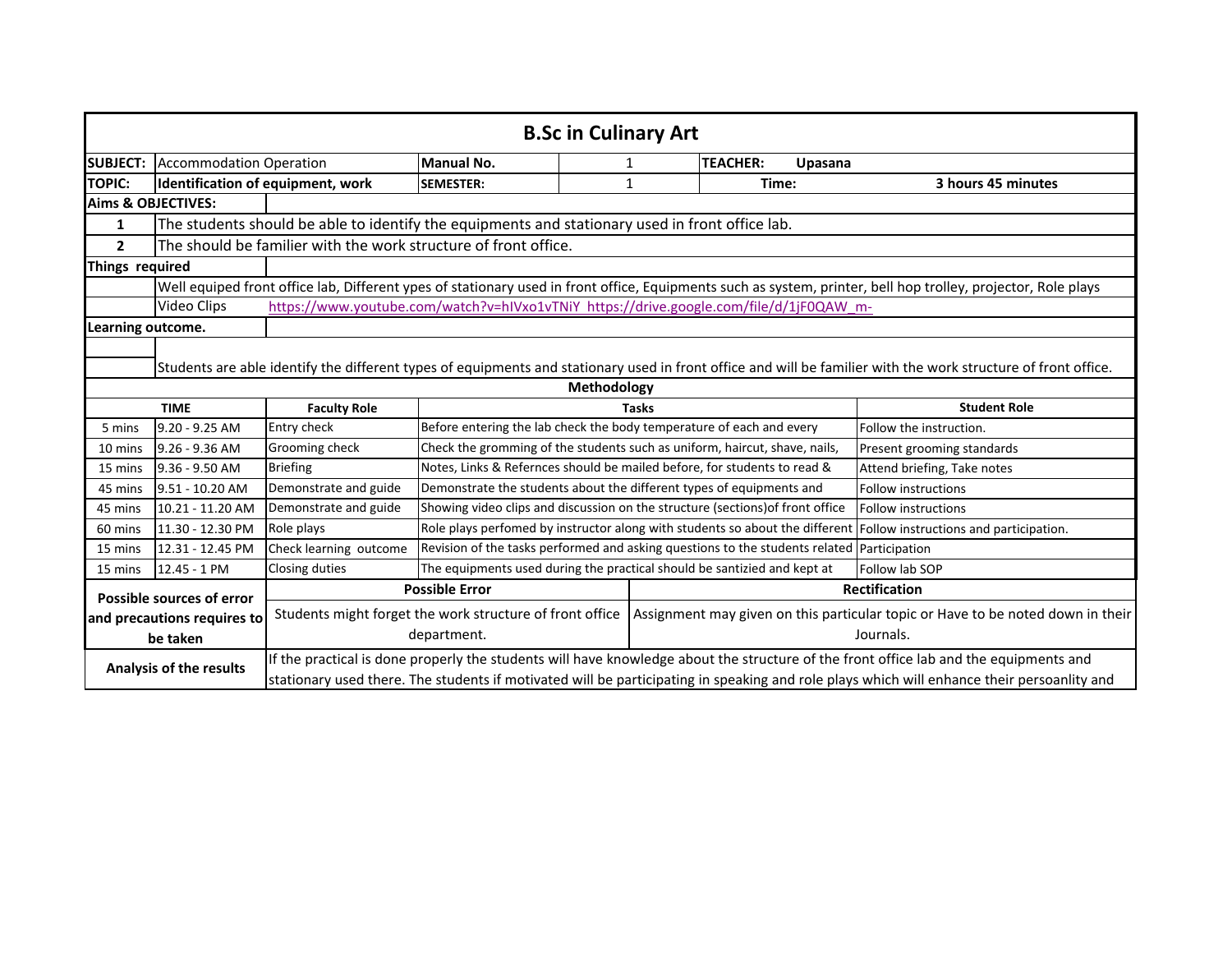|                   | <b>B.Sc in Culinary Art</b>                                                                                                                                                                                                                                                                                         |                                           |                                                                                                    |              |                                                                                     |                                                                          |  |  |
|-------------------|---------------------------------------------------------------------------------------------------------------------------------------------------------------------------------------------------------------------------------------------------------------------------------------------------------------------|-------------------------------------------|----------------------------------------------------------------------------------------------------|--------------|-------------------------------------------------------------------------------------|--------------------------------------------------------------------------|--|--|
| <b>SUBJECT:</b>   | <b>Accommodation Operation</b>                                                                                                                                                                                                                                                                                      |                                           | <b>Manual No.</b>                                                                                  |              | <b>TEACHER:</b><br>Upasana                                                          |                                                                          |  |  |
| <b>TOPIC:</b>     |                                                                                                                                                                                                                                                                                                                     | Study of countries, capitals, currencies, | <b>SEMESTER:</b>                                                                                   | $\mathbf{1}$ | Time:                                                                               | 3 hours 45 minutes                                                       |  |  |
| Things required   |                                                                                                                                                                                                                                                                                                                     |                                           |                                                                                                    |              |                                                                                     |                                                                          |  |  |
|                   |                                                                                                                                                                                                                                                                                                                     |                                           | Projector, Screen, World Policital Map, Sample currencies, flags printouts of important countries. |              |                                                                                     |                                                                          |  |  |
| Learning outcome. |                                                                                                                                                                                                                                                                                                                     |                                           |                                                                                                    |              |                                                                                     |                                                                          |  |  |
|                   | Students are able identify the important countries their capitals, currencies, airlines and flags chart.                                                                                                                                                                                                            |                                           |                                                                                                    |              |                                                                                     |                                                                          |  |  |
|                   | Methodology                                                                                                                                                                                                                                                                                                         |                                           |                                                                                                    |              |                                                                                     |                                                                          |  |  |
|                   | <b>TIME</b>                                                                                                                                                                                                                                                                                                         | <b>Faculty Role</b>                       |                                                                                                    | Tasks        |                                                                                     | <b>Student Role</b>                                                      |  |  |
| 5 mins            | 9.20 - 9.25 AM                                                                                                                                                                                                                                                                                                      | Entry check                               |                                                                                                    |              | Before entering the lab check the body temperature of each and every students.      | Follow the instruction.                                                  |  |  |
| 10 mins           | 9.26 - 9.36 AM                                                                                                                                                                                                                                                                                                      | Grooming check                            |                                                                                                    |              | Check the gromming of the students such as uniform, haircut, shave, nails, hygiene  | Present grooming standards                                               |  |  |
| 15 mins           | $9.36 - 9.50$ AM                                                                                                                                                                                                                                                                                                    | <b>Briefing</b>                           |                                                                                                    |              | Notes, Links & Refernces should be mailed before, for students to read & come and   | Attend briefing, Take notes                                              |  |  |
| 60 mins           | 9.51 - 10.50 AM                                                                                                                                                                                                                                                                                                     | Demonstrate and guide                     |                                                                                                    |              | Demonstrate the students about the location of the countries and capitals on the    | <b>Follow instructions</b>                                               |  |  |
| 60 mins           | 10.50 - 11.50 AM                                                                                                                                                                                                                                                                                                    | Demonstrate and guide                     |                                                                                                    |              | Showing the pictures of the flags, currencies and airlines of countries to students | <b>Follow instructions</b>                                               |  |  |
| 55 mins           | 12.51 - 12.45 PM                                                                                                                                                                                                                                                                                                    | Check learning outcome                    | Revision of the class through quiz and activities.                                                 |              |                                                                                     | Participation                                                            |  |  |
| 15 mins           | 12.45 - 1 PM                                                                                                                                                                                                                                                                                                        | Closing duties                            |                                                                                                    |              | The stationary used during the practical should be santizied and kept at the proper | Follow lab SOP                                                           |  |  |
|                   | Possible sources of error                                                                                                                                                                                                                                                                                           |                                           | <b>Possible Error</b>                                                                              |              |                                                                                     | <b>Rectification</b>                                                     |  |  |
|                   | and precautions requires to                                                                                                                                                                                                                                                                                         |                                           | Students may not be able to memorize it soon.                                                      |              |                                                                                     | Students should be encouraged to revise and practice it again and again. |  |  |
|                   | If the practical is done properly the students will have knowledge about the the political map and the countries located on that. They should be able<br>Analysis of the results<br>to identify their flags, curriencies and airlines. This will give them confidence and further inetrest as they will be updated. |                                           |                                                                                                    |              |                                                                                     |                                                                          |  |  |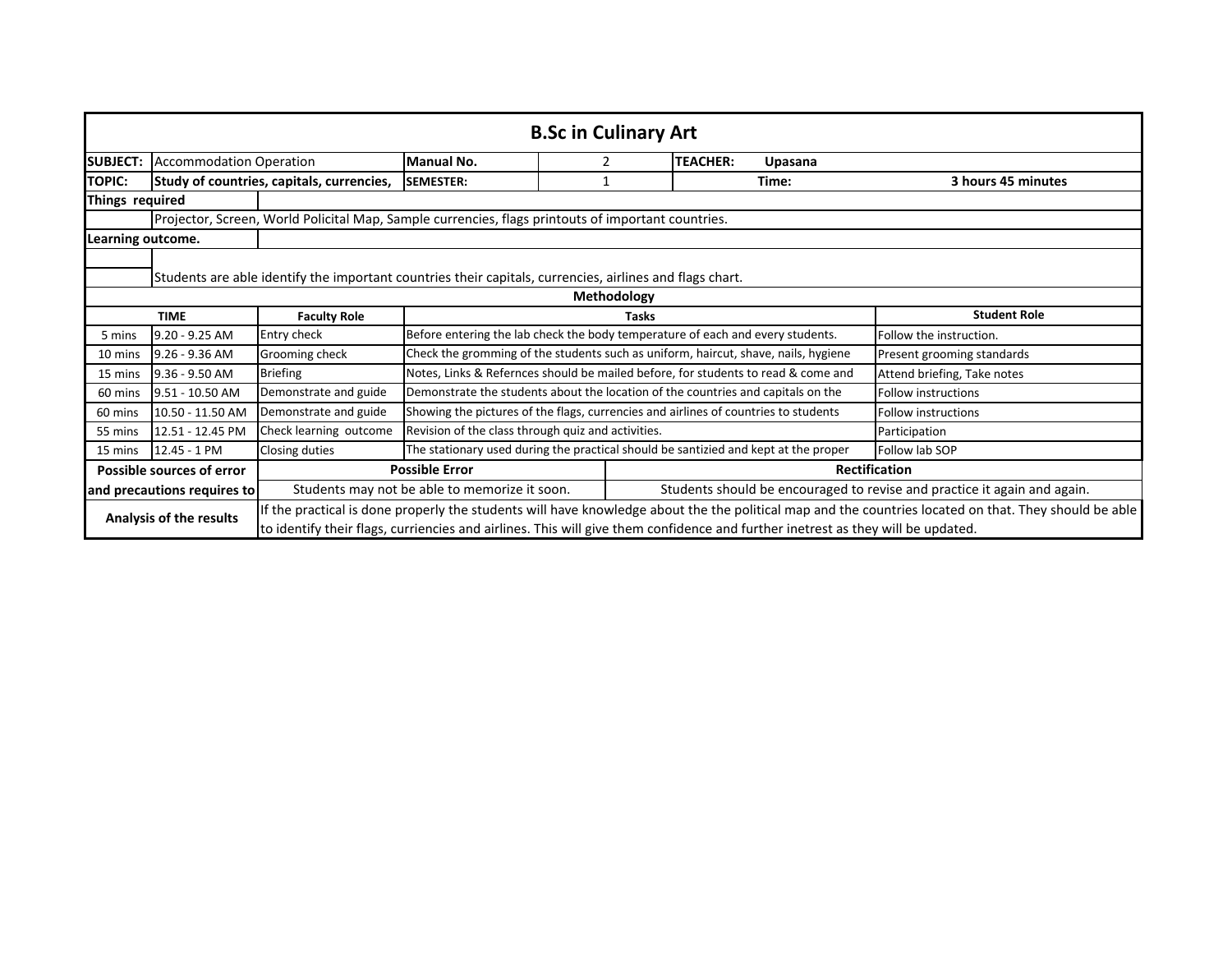|                                         | <b>B.Sc in Culinary Art</b>                                                                               |                                          |                                                                                                                                                                           |              |                 |         |                                                                                                                                                      |  |  |  |
|-----------------------------------------|-----------------------------------------------------------------------------------------------------------|------------------------------------------|---------------------------------------------------------------------------------------------------------------------------------------------------------------------------|--------------|-----------------|---------|------------------------------------------------------------------------------------------------------------------------------------------------------|--|--|--|
| <b>SUBJECT:</b>                         | <b>Accommodation Operation</b>                                                                            |                                          | <b>Manual No.</b>                                                                                                                                                         | 3            | <b>TEACHER:</b> | Upasana |                                                                                                                                                      |  |  |  |
| <b>TOPIC:</b>                           |                                                                                                           | <b>Telecommunication skills - How to</b> | <b>SEMESTER:</b>                                                                                                                                                          |              |                 | Time:   | 3 hours 45 minutes                                                                                                                                   |  |  |  |
| Things required                         |                                                                                                           |                                          |                                                                                                                                                                           |              |                 |         |                                                                                                                                                      |  |  |  |
|                                         | Telephone, pen. paper                                                                                     |                                          |                                                                                                                                                                           |              |                 |         |                                                                                                                                                      |  |  |  |
|                                         | Video Clips                                                                                               |                                          | https://drive.google.com/file/d/1xSI3ODeNZ8dgrNSAo5G2ZFmvzATKAX9u/view?usp=sharing;                                                                                       |              |                 |         |                                                                                                                                                      |  |  |  |
| <b>Learning outcome</b>                 |                                                                                                           |                                          |                                                                                                                                                                           |              |                 |         |                                                                                                                                                      |  |  |  |
|                                         | The students are familier with the Telecommunication skills - How to handle telephone calls at reception. |                                          |                                                                                                                                                                           |              |                 |         |                                                                                                                                                      |  |  |  |
|                                         | Methodology                                                                                               |                                          |                                                                                                                                                                           |              |                 |         |                                                                                                                                                      |  |  |  |
|                                         | <b>TIME</b>                                                                                               | <b>Faculty Role</b>                      |                                                                                                                                                                           | <b>Tasks</b> |                 |         | <b>Student Role</b>                                                                                                                                  |  |  |  |
| 5 mins                                  | 9.20 - 9.25 AM                                                                                            | Entry check                              | Before entering the lab check the body temperature of each and every students.                                                                                            |              |                 |         | Follow the instruction.                                                                                                                              |  |  |  |
| 10 mins                                 | 9.26 - 9.36 AM                                                                                            | Grooming check                           | Check the gromming of the students such as uniform, haircut, shave, nails, hygiene                                                                                        |              |                 |         | Present grooming standards                                                                                                                           |  |  |  |
| 15 mins                                 | $9.36 - 9.50$ AM                                                                                          | <b>Briefing</b>                          | Notes, Links & Refernces should be mailed before, for students to read & come and                                                                                         |              |                 |         | Attend briefing, Take notes                                                                                                                          |  |  |  |
| 60 mins                                 | 9.51 - 10.50 AM                                                                                           | Demonstrate and guide                    | Demonstrate the students about handling a call at reception and pharases used while                                                                                       |              |                 |         | <b>Follow instructions</b>                                                                                                                           |  |  |  |
| 90 mins                                 | 10.50 - 12.20 AM                                                                                          | Instruct and assist                      | The students one by one will practice telephone handling and instructor will give                                                                                         |              |                 |         | <b>Follow instructions</b>                                                                                                                           |  |  |  |
| 15 mins                                 | 12.20 - 12.35 PM                                                                                          | Check learning outcome                   | Revision of the class through quiz and activities.                                                                                                                        |              |                 |         | Participation                                                                                                                                        |  |  |  |
| 25 mins                                 | 12.35 - 1 PM                                                                                              | Closing duties                           | The stationary and equipment used during the practical should be santizied and kept                                                                                       |              |                 |         | Follow lab SOP                                                                                                                                       |  |  |  |
|                                         | Possible sources of error                                                                                 |                                          | <b>Possible Error</b>                                                                                                                                                     |              |                 |         | <b>Rectification</b>                                                                                                                                 |  |  |  |
| and precautions requires to<br>be taken |                                                                                                           |                                          | Students may not be able to use the proper phrases during handling<br>Student have to do the role play many times.<br>calls. They may hesitate due to lack of confidence. |              |                 |         |                                                                                                                                                      |  |  |  |
|                                         | Analysis of the results<br>officer and a hotelier.                                                        |                                          |                                                                                                                                                                           |              |                 |         | If the practical is done properly the students will learn the telecommunication skills and this will help them to build their personality as a front |  |  |  |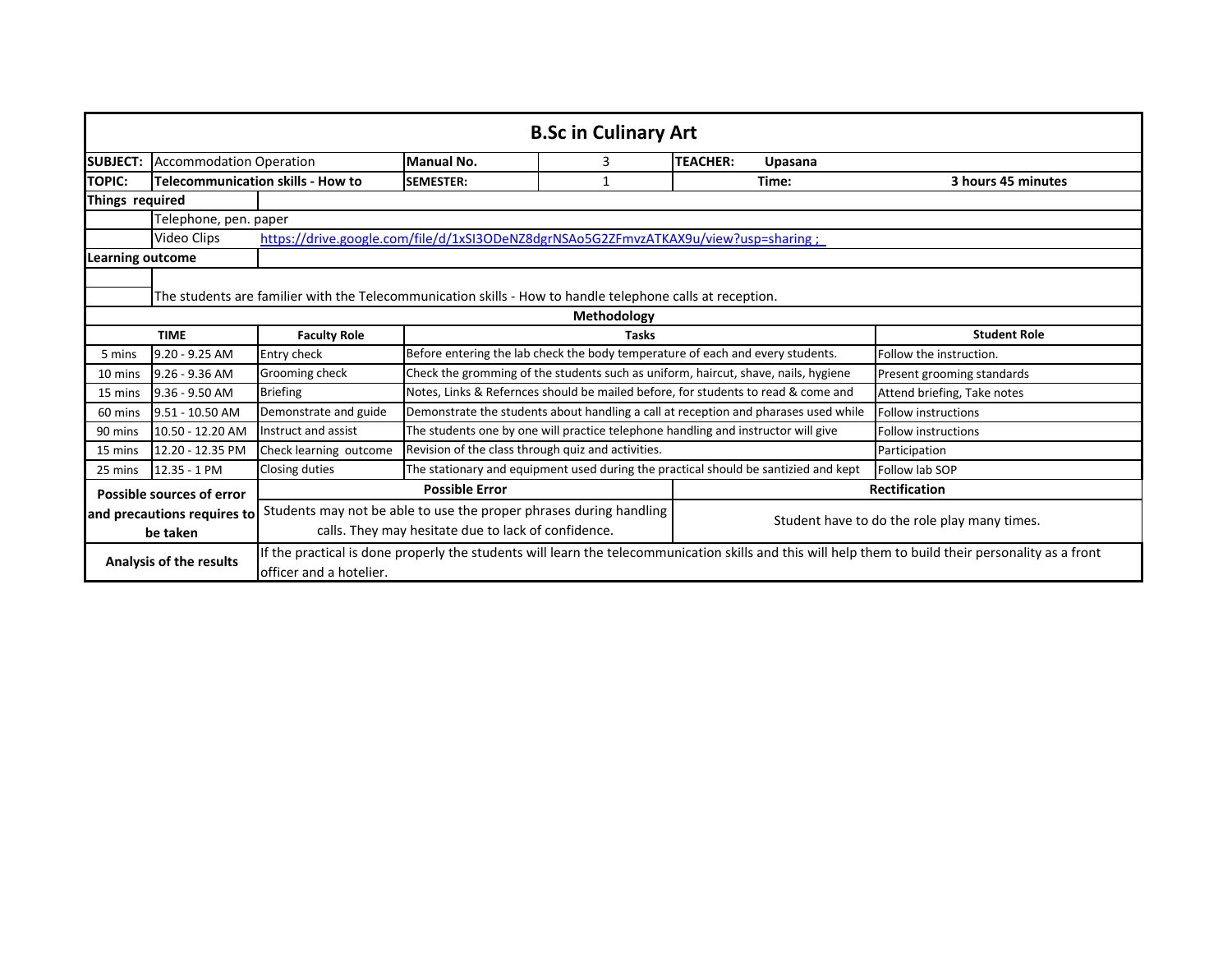|                                         | <b>B.Sc in Culinary Art</b>                                                                                                            |                                                              |                                                                          |                                                                                                                         |                                                                                                                                             |                                        |  |  |
|-----------------------------------------|----------------------------------------------------------------------------------------------------------------------------------------|--------------------------------------------------------------|--------------------------------------------------------------------------|-------------------------------------------------------------------------------------------------------------------------|---------------------------------------------------------------------------------------------------------------------------------------------|----------------------------------------|--|--|
| <b>SUBJECT:</b>                         | <b>Accommodation Operation</b>                                                                                                         | Manual No.<br><b>TEACHER:</b><br>4<br>Upasana                |                                                                          |                                                                                                                         |                                                                                                                                             |                                        |  |  |
| <b>TOPIC:</b>                           |                                                                                                                                        | <b>Basic manners and grooming standards</b>                  | <b>SEMESTER:</b>                                                         | 1                                                                                                                       | Time:                                                                                                                                       | 3 hours 45 minutes                     |  |  |
| Things required                         |                                                                                                                                        |                                                              |                                                                          |                                                                                                                         |                                                                                                                                             |                                        |  |  |
| Projector, Screen                       |                                                                                                                                        |                                                              |                                                                          |                                                                                                                         |                                                                                                                                             |                                        |  |  |
|                                         | Video Clips                                                                                                                            | https://www.youtube.com/watch?v=XwNOrd-V-T0                  |                                                                          |                                                                                                                         |                                                                                                                                             |                                        |  |  |
| <b>Learning outcome</b>                 |                                                                                                                                        |                                                              |                                                                          |                                                                                                                         |                                                                                                                                             |                                        |  |  |
|                                         | The students are able to understand the required grooming standards and manners for front office operation and are able to perform it. |                                                              |                                                                          |                                                                                                                         |                                                                                                                                             |                                        |  |  |
|                                         | Methodology                                                                                                                            |                                                              |                                                                          |                                                                                                                         |                                                                                                                                             |                                        |  |  |
|                                         | <b>TIME</b>                                                                                                                            | <b>Faculty Role</b>                                          |                                                                          | <b>Tasks</b>                                                                                                            |                                                                                                                                             | <b>Student Role</b>                    |  |  |
| 5 mins                                  | $9.20 - 9.25$ AM                                                                                                                       | Entry check                                                  |                                                                          | Before entering the lab check the body temperature of each and every                                                    |                                                                                                                                             | Follow the instruction.                |  |  |
| 10 mins                                 | $9.26 - 9.36$ AM                                                                                                                       | Grooming check                                               |                                                                          |                                                                                                                         | Check the gromming of the students such as uniform, haircut, shave, nails,                                                                  | Present grooming standards             |  |  |
| 15 mins                                 | 9.36 - 9.50 AM                                                                                                                         | <b>Briefing</b>                                              |                                                                          | Notes, Links & Refernces should be mailed before, for students to read &                                                |                                                                                                                                             | Attend briefing, Take notes            |  |  |
| 45 mins                                 | 9.51 - 10.35 AM                                                                                                                        | Demonstrate and guide                                        |                                                                          |                                                                                                                         | With the help of presentation (pictures and videos) brief the students about                                                                | <b>Follow instructions</b>             |  |  |
| 45 mins                                 | 10.35 - 11.20 AM                                                                                                                       | Demonstrate and guide                                        |                                                                          | With the help of video clips and role plays brief them about some of the                                                |                                                                                                                                             | Follow instructions                    |  |  |
| 60 mins                                 | 11.20 - 12.20 PM                                                                                                                       | Role plays                                                   |                                                                          |                                                                                                                         | Role plays perfomed by students so about the basic manners of front office                                                                  | Follow instructions and participation. |  |  |
| 25 mins                                 | 12.20 - 12.45 PM                                                                                                                       | Check learning outcome                                       | Revision of the tasks performed through quiz and asking questions to the |                                                                                                                         |                                                                                                                                             | Participation                          |  |  |
| 15 mins                                 | 12.45 - 1 PM                                                                                                                           | Closing duties                                               |                                                                          | The equipments used during the practical should be santizied and kept at                                                |                                                                                                                                             | Follow lab SOP                         |  |  |
|                                         | Possible sources of error                                                                                                              |                                                              | <b>Possible Error</b>                                                    |                                                                                                                         |                                                                                                                                             | <b>Rectification</b>                   |  |  |
| and precautions requires to<br>be taken |                                                                                                                                        | Grooming of the studuents may not met the expectation.       |                                                                          | Students must be encouraged and must be able to know the<br>importance and role of grooming in their professional life. |                                                                                                                                             |                                        |  |  |
| Analysis of the results                 |                                                                                                                                        | and will help them to build their personality as a hotelier. |                                                                          |                                                                                                                         | If the practical is done properly the students will learn the basic manners and gromming standards will will further boost their confidence |                                        |  |  |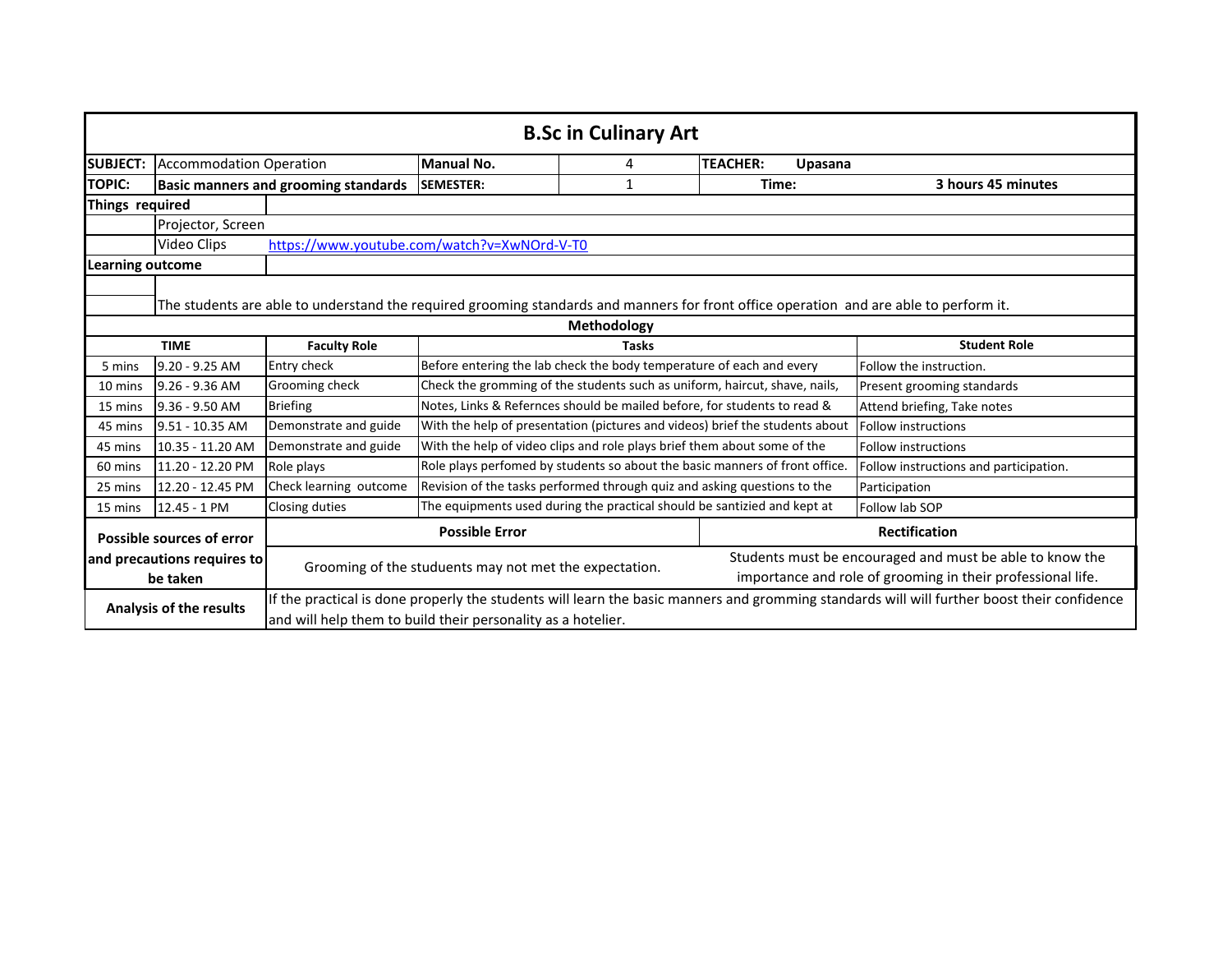|                          | <b>B.Sc in Culinary Art</b>                                   |                                                            |                                                                                                                                                 |                                                                          |                                                                                 |                                                                                                                                              |  |  |
|--------------------------|---------------------------------------------------------------|------------------------------------------------------------|-------------------------------------------------------------------------------------------------------------------------------------------------|--------------------------------------------------------------------------|---------------------------------------------------------------------------------|----------------------------------------------------------------------------------------------------------------------------------------------|--|--|
|                          |                                                               |                                                            |                                                                                                                                                 |                                                                          |                                                                                 |                                                                                                                                              |  |  |
| <b>SUBJECT:</b>          | <b>Accommodation Operation</b>                                |                                                            | Manual No.                                                                                                                                      | <b>TEACHER:</b><br>5.<br>Upasana                                         |                                                                                 |                                                                                                                                              |  |  |
| <b>TOPIC:</b>            |                                                               | Preparing and filling up reservation                       | <b>SEMESTER:</b>                                                                                                                                | 1                                                                        | Time:                                                                           | 3 hours 45 minutes                                                                                                                           |  |  |
| Things required          |                                                               |                                                            |                                                                                                                                                 |                                                                          |                                                                                 |                                                                                                                                              |  |  |
|                          |                                                               | Sample reservation form, Projector, Screen, Notebook, pen. |                                                                                                                                                 |                                                                          |                                                                                 |                                                                                                                                              |  |  |
| <b>Expected outcome.</b> |                                                               |                                                            |                                                                                                                                                 |                                                                          |                                                                                 |                                                                                                                                              |  |  |
|                          | Students will be able to prepare and fill a reservation form. |                                                            |                                                                                                                                                 |                                                                          |                                                                                 |                                                                                                                                              |  |  |
|                          | Methodology                                                   |                                                            |                                                                                                                                                 |                                                                          |                                                                                 |                                                                                                                                              |  |  |
|                          | <b>TIME</b>                                                   | <b>Faculty Role</b>                                        |                                                                                                                                                 | <b>Tasks</b>                                                             |                                                                                 | <b>Student Role</b>                                                                                                                          |  |  |
| 5 mins                   | $9.20 - 9.25$ AM                                              | Entry check                                                |                                                                                                                                                 | Before entering the lab check the body temperature of each and every     |                                                                                 | Follow the instruction.                                                                                                                      |  |  |
| 10 mins                  | $9.26 - 9.36$ AM                                              | Grooming check                                             |                                                                                                                                                 |                                                                          | Check the gromming of the students such as uniform, haircut, shave, nails,      | Present grooming standards                                                                                                                   |  |  |
| 15 mins                  | 9.36 - 9.50 AM                                                | <b>Briefing</b>                                            |                                                                                                                                                 | Notes, Links & Refernces should be mailed before, for students to read & |                                                                                 | Attend briefing, Take notes                                                                                                                  |  |  |
| 30 mins                  | 9.51 - 10.20 AM                                               | Demonstrate and guide                                      |                                                                                                                                                 |                                                                          | Demonstrate the students and physically show them the sample reservation        | <b>Follow instructions</b>                                                                                                                   |  |  |
| 60 mins                  | 10.21 - 11.20 AM                                              | Demonstrate and guide                                      |                                                                                                                                                 |                                                                          | With the help of projector dicsuss the reservation form in detail, parallely if | <b>Follow instructions</b>                                                                                                                   |  |  |
| 60 mins                  | 11.30 - 12.30 PM                                              | Instruct                                                   |                                                                                                                                                 |                                                                          | The students will be asked to draw reservation form by themselves and fill it   | Follow instructions and participation.                                                                                                       |  |  |
| 15 mins                  | 12.31 - 12.45 PM                                              | Check learning outcome                                     |                                                                                                                                                 | Revision of the tasks performed with the help of quiz and activities.    |                                                                                 | Participation                                                                                                                                |  |  |
| 15 mins                  | 12.45 - 1 PM                                                  | Closing duties                                             |                                                                                                                                                 |                                                                          | The stationary and equipments used during the practical should be santizied     | Follow lab SOP                                                                                                                               |  |  |
|                          | Possible sources of error                                     |                                                            | <b>Possible Error</b>                                                                                                                           |                                                                          |                                                                                 | Rectification                                                                                                                                |  |  |
|                          | and precautions requires to<br>be taken                       |                                                            | Students have to practice with the dummy reservation form in our<br>Students might make mistakes while filling up the reservation form.<br>PMS. |                                                                          |                                                                                 |                                                                                                                                              |  |  |
| Analysis of the results  |                                                               | of reservation form.                                       |                                                                                                                                                 |                                                                          |                                                                                 | If the practical is done properly the students will have knowledge about the documentation related to reservation like preparing and filling |  |  |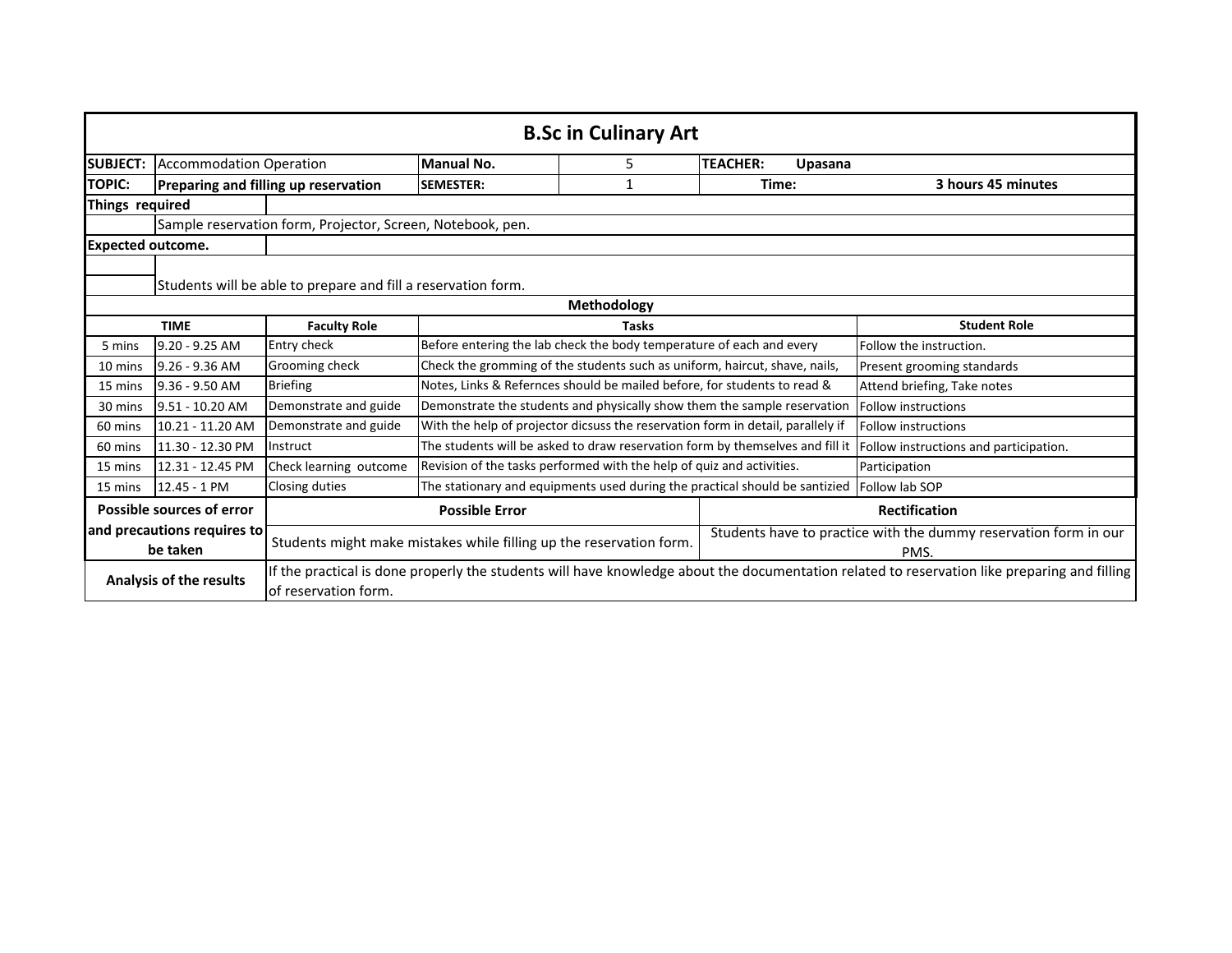|                         | <b>B.Sc in Culinary Art</b>                                                                                                   |                                                                                                                                                                                                                                              |                       |                                                                            |                                                                                            |                                                                                                                      |  |  |
|-------------------------|-------------------------------------------------------------------------------------------------------------------------------|----------------------------------------------------------------------------------------------------------------------------------------------------------------------------------------------------------------------------------------------|-----------------------|----------------------------------------------------------------------------|--------------------------------------------------------------------------------------------|----------------------------------------------------------------------------------------------------------------------|--|--|
| <b>SUBJECT:</b>         | <b>Accommodation Operation</b>                                                                                                |                                                                                                                                                                                                                                              | <b>Manual No.</b>     | 6                                                                          | <b>TEACHER:</b><br>Upasana                                                                 |                                                                                                                      |  |  |
| <b>TOPIC:</b>           |                                                                                                                               | Role play of accepting reservations and                                                                                                                                                                                                      | <b>SEMESTER:</b>      | 1                                                                          | Time:                                                                                      | 3 hours 45 minutes                                                                                                   |  |  |
|                         | Things required                                                                                                               |                                                                                                                                                                                                                                              |                       |                                                                            |                                                                                            |                                                                                                                      |  |  |
|                         |                                                                                                                               | Projector, Screen, reservation form, telephone, reception/ reservation counter                                                                                                                                                               |                       |                                                                            |                                                                                            |                                                                                                                      |  |  |
|                         | Video Clips                                                                                                                   |                                                                                                                                                                                                                                              |                       |                                                                            | https://drive.google.com/file/d/1em0HAQaZowExxxh3Z70LWbdUcqzYV6o6/view?usp=sharing         |                                                                                                                      |  |  |
| Learning outcome        |                                                                                                                               |                                                                                                                                                                                                                                              |                       |                                                                            |                                                                                            |                                                                                                                      |  |  |
|                         | The students are able to perform role plays of accepting reservation and also able to handle complain for bumped reservation. |                                                                                                                                                                                                                                              |                       |                                                                            |                                                                                            |                                                                                                                      |  |  |
|                         | Methodology                                                                                                                   |                                                                                                                                                                                                                                              |                       |                                                                            |                                                                                            |                                                                                                                      |  |  |
|                         | <b>TIME</b>                                                                                                                   | <b>Faculty Role</b>                                                                                                                                                                                                                          |                       | <b>Tasks</b>                                                               |                                                                                            | <b>Student Role</b>                                                                                                  |  |  |
| 5 mins                  | 9.20 - 9.25 AM                                                                                                                | Entry check                                                                                                                                                                                                                                  |                       | Before entering the lab check the body temperature of each and every       |                                                                                            | Follow the instruction.                                                                                              |  |  |
| 10 mins                 | $9.26 - 9.36$ AM                                                                                                              | Grooming check                                                                                                                                                                                                                               |                       | Check the gromming of the students such as uniform, haircut, shave, nails, |                                                                                            | Present grooming standards                                                                                           |  |  |
| 15 mins                 | 9.36 - 9.50 AM                                                                                                                | <b>Briefing</b>                                                                                                                                                                                                                              |                       | Notes, Links & Refernces should be mailed before, for students to read &   |                                                                                            | Attend briefing, Take notes                                                                                          |  |  |
| 35 mins                 | 9.51 - 10.20 AM                                                                                                               | Demonstrate and guide                                                                                                                                                                                                                        |                       | Demonstrate the students with the help of role play how to accept          |                                                                                            | Follow instructions                                                                                                  |  |  |
| 60 mins                 | 10.21 - 11.20 AM                                                                                                              | Demonstrate and guide                                                                                                                                                                                                                        |                       | Showing video clips and related to accepting reservation and complain      |                                                                                            | Follow instructions                                                                                                  |  |  |
| 60 mins                 | 11.30 - 12.30 PM                                                                                                              | Role plays                                                                                                                                                                                                                                   |                       |                                                                            |                                                                                            | Role plays perfomed by the students as per the cases given by the instructor. Follow instructions and participation. |  |  |
| 15 mins                 | 12.31 - 12.45 PM                                                                                                              | Check learning outcome                                                                                                                                                                                                                       |                       |                                                                            | Revision of the tasks performed and asking questions to the students related Participation |                                                                                                                      |  |  |
| 15 mins                 | 12.45 - 1 PM                                                                                                                  | Closing duties                                                                                                                                                                                                                               |                       | The equipments used during the practical should be santizied and kept at   |                                                                                            | Follow lab SOP                                                                                                       |  |  |
|                         | Possible sources of error                                                                                                     |                                                                                                                                                                                                                                              | <b>Possible Error</b> |                                                                            |                                                                                            | <b>Rectification</b>                                                                                                 |  |  |
|                         | and precautions requires to                                                                                                   |                                                                                                                                                                                                                                              |                       | in the reservation form. Like-Details of Credit card, No. of Person,       |                                                                                            |                                                                                                                      |  |  |
|                         | be taken                                                                                                                      |                                                                                                                                                                                                                                              | Check out date etc.   |                                                                            |                                                                                            | Proper role play must be done for accepting the reservations.                                                        |  |  |
|                         |                                                                                                                               |                                                                                                                                                                                                                                              |                       |                                                                            |                                                                                            |                                                                                                                      |  |  |
| Analysis of the results |                                                                                                                               | If the practical is done properly the students will develop the skill of situation handling and complain handling. With the help of the<br>roleplays they will be able to think ctitically and will also develop their communication skills. |                       |                                                                            |                                                                                            |                                                                                                                      |  |  |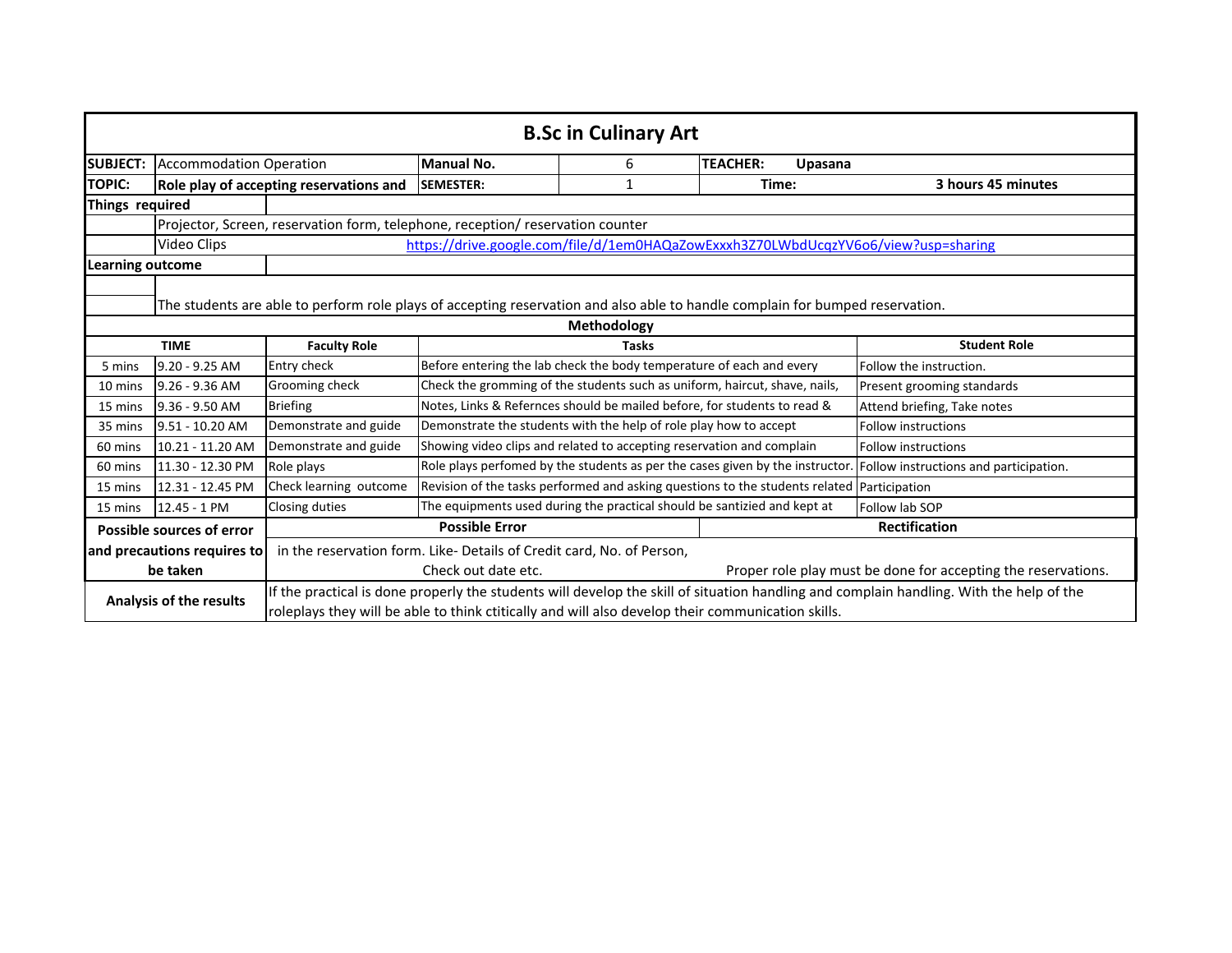|                  | <b>B.Sc in Culinary Art</b>                          |                                                          |                                                               |                                                                            |                                                                                                 |                                                                                                                                               |  |  |
|------------------|------------------------------------------------------|----------------------------------------------------------|---------------------------------------------------------------|----------------------------------------------------------------------------|-------------------------------------------------------------------------------------------------|-----------------------------------------------------------------------------------------------------------------------------------------------|--|--|
| <b>SUBJECT:</b>  | <b>Accommodation Operation</b>                       |                                                          | Manual No.                                                    | 7                                                                          | <b>TEACHER:</b><br>Upasana                                                                      |                                                                                                                                               |  |  |
| <b>TOPIC:</b>    |                                                      | Reservation handling by computers with SEMESTER:         |                                                               | 1                                                                          | Time:                                                                                           | 3 hours 45 minutes                                                                                                                            |  |  |
| Things required  |                                                      |                                                          |                                                               |                                                                            |                                                                                                 |                                                                                                                                               |  |  |
|                  |                                                      | Computer system with PMS installed in it.                |                                                               |                                                                            |                                                                                                 |                                                                                                                                               |  |  |
|                  |                                                      | Video Clips: https://www.youtube.com/watch?v=9Jz689rY7uo |                                                               |                                                                            |                                                                                                 |                                                                                                                                               |  |  |
| Learning outcome |                                                      |                                                          |                                                               |                                                                            |                                                                                                 |                                                                                                                                               |  |  |
|                  | Students are able to handle reservation through PMS. |                                                          |                                                               |                                                                            |                                                                                                 |                                                                                                                                               |  |  |
|                  | Methodology                                          |                                                          |                                                               |                                                                            |                                                                                                 |                                                                                                                                               |  |  |
|                  | <b>TIME</b>                                          | <b>Faculty Role</b><br><b>Tasks</b>                      |                                                               |                                                                            | <b>Student Role</b>                                                                             |                                                                                                                                               |  |  |
| 5 mins           | $9.20 - 9.25$ AM                                     | Entry check                                              |                                                               | Before entering the lab check the body temperature of each and every       |                                                                                                 | Follow the instruction.                                                                                                                       |  |  |
| 10 mins          | $9.26 - 9.36$ AM                                     | Grooming check                                           |                                                               | Check the gromming of the students such as uniform, haircut, shave, nails, |                                                                                                 | Present grooming standards                                                                                                                    |  |  |
| 15 mins          | 9.36 - 9.50 AM                                       | <b>Briefing</b>                                          |                                                               | Notes, Links & Refernces should be mailed before, for students to read &   |                                                                                                 | Attend briefing, Take notes                                                                                                                   |  |  |
| 30 mins          | 9.51 - 10.20 AM                                      | Demonstrate and guide                                    |                                                               |                                                                            | Demonstrate the students about handling reservation in through the training Follow instructions |                                                                                                                                               |  |  |
| 60 mins          | 11.30 - 12.30 PM                                     | Practice                                                 |                                                               | Students will be handling reservation through PMS with the help of the     |                                                                                                 | <b>Follow instructions</b>                                                                                                                    |  |  |
| 45 mins          | 12.31 - 12.45 PM                                     | Check learning outcome                                   |                                                               |                                                                            |                                                                                                 | Revision of the tasks performed and asking questions to the students related Follow instructions and participation.                           |  |  |
| 15 min           | 12.45 - 1 PM                                         | Closing duties                                           |                                                               | The equipments used during the practical should be santizied and kept at   |                                                                                                 | Participation                                                                                                                                 |  |  |
|                  | Possible sources of error                            |                                                          | <b>Possible Error</b>                                         |                                                                            |                                                                                                 | <b>Rectification</b>                                                                                                                          |  |  |
|                  | and precautions requires to                          |                                                          | Students may enter wrong inputs in the PMS while handling the |                                                                            |                                                                                                 | More and More practice is required to handle the PMS under the                                                                                |  |  |
|                  | be taken                                             |                                                          | reservation form.                                             |                                                                            |                                                                                                 | proper guidance of the faculty.                                                                                                               |  |  |
|                  | Analysis of the results<br>through that.             |                                                          |                                                               |                                                                            |                                                                                                 | If the practical is done properly the students will get familer with the PMS and will learn skills of handling different types of reservation |  |  |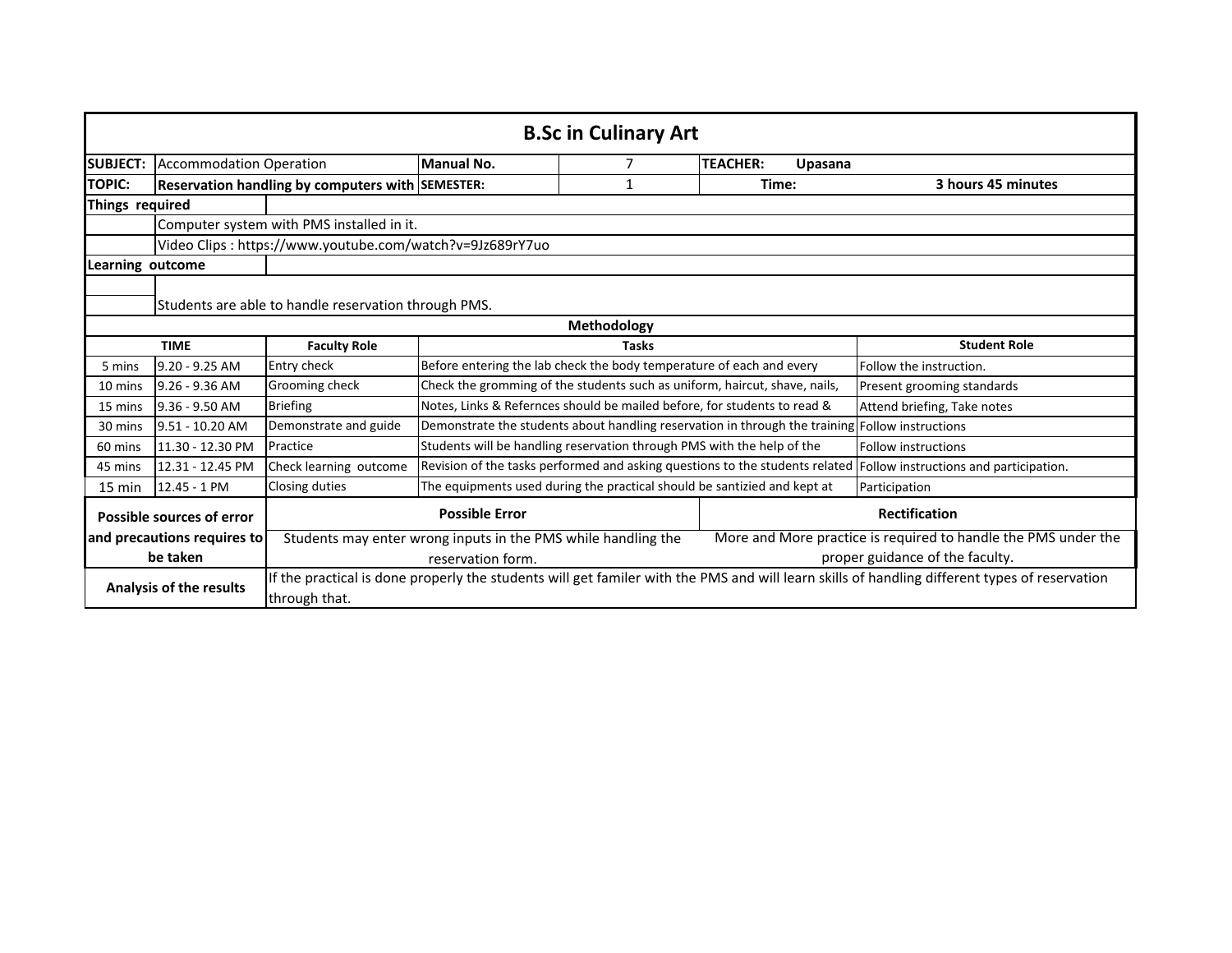|                                                                      |                                                                |                                                      |                                                                | <b>B.Sc in Culinary Art</b>                                              |                                                                                            |                                                                                                                                                          |  |  |
|----------------------------------------------------------------------|----------------------------------------------------------------|------------------------------------------------------|----------------------------------------------------------------|--------------------------------------------------------------------------|--------------------------------------------------------------------------------------------|----------------------------------------------------------------------------------------------------------------------------------------------------------|--|--|
| <b>SUBJECT:</b>                                                      | <b>Accommodation Operation</b>                                 |                                                      | Manual No.                                                     | 8                                                                        | <b>TEACHER:</b><br>Upasana                                                                 |                                                                                                                                                          |  |  |
| <b>TOPIC:</b>                                                        |                                                                | Preparing and filling up registration card SEMESTER: |                                                                | 1                                                                        | Time:                                                                                      | 3 hours 45 minutes                                                                                                                                       |  |  |
| Things required                                                      |                                                                |                                                      |                                                                |                                                                          |                                                                                            |                                                                                                                                                          |  |  |
| Sample registration form, Projector, Screen, Notebook, pen.          |                                                                |                                                      |                                                                |                                                                          |                                                                                            |                                                                                                                                                          |  |  |
|                                                                      | Video Clips                                                    |                                                      |                                                                |                                                                          |                                                                                            |                                                                                                                                                          |  |  |
| <b>Learning outcome</b>                                              |                                                                |                                                      |                                                                |                                                                          |                                                                                            |                                                                                                                                                          |  |  |
|                                                                      | Students will be able to prepare and fill a registration form. |                                                      |                                                                |                                                                          |                                                                                            |                                                                                                                                                          |  |  |
| Methodology                                                          |                                                                |                                                      |                                                                |                                                                          |                                                                                            |                                                                                                                                                          |  |  |
|                                                                      | <b>TIME</b>                                                    | <b>Faculty Role</b>                                  |                                                                | <b>Tasks</b>                                                             |                                                                                            | <b>Student Role</b>                                                                                                                                      |  |  |
| 5 mins                                                               | 9.20 - 9.25 AM                                                 | Entry check                                          |                                                                | Before entering the lab check the body temperature of each and every     |                                                                                            | Follow the instruction.                                                                                                                                  |  |  |
| 10 mins                                                              | $9.26 - 9.36$ AM                                               | Grooming check                                       |                                                                |                                                                          | Check the gromming of the students such as uniform, haircut, shave, nails,                 | Present grooming standards                                                                                                                               |  |  |
| 15 mins                                                              | 9.36 - 9.50 AM                                                 | <b>Briefing</b>                                      |                                                                | Notes, Links & Refernces should be mailed before, for students to read & |                                                                                            | Attend briefing, Take notes                                                                                                                              |  |  |
| 30 mins                                                              | 9.51 - 10.20 AM                                                | Demonstrate and guide                                |                                                                |                                                                          | Demonstrate the students and physically show them the sample registration                  | Follow instructions                                                                                                                                      |  |  |
| 60 mins                                                              | 10.21 - 11.20 AM                                               | Demonstrate and guide                                |                                                                |                                                                          | With the help of projector dicsuss the registration form in detail, parallely if           | <b>Follow instructions</b>                                                                                                                               |  |  |
| 60 mins                                                              | 11.30 - 12.30 PM                                               | Role plays                                           |                                                                |                                                                          |                                                                                            | The students will be asked to draw registration form by themselves and fill it Follow instructions and participation.                                    |  |  |
| 15 mins                                                              | 12.31 - 12.45 PM                                               | Check learning outcome                               |                                                                |                                                                          | Revision of the tasks performed and asking questions to the students related Participation |                                                                                                                                                          |  |  |
| 15 mins                                                              | 12.45 - 1 PM                                                   | Closing duties                                       |                                                                | The equipments used during the practical should be santizied and kept at |                                                                                            | Follow lab SOP                                                                                                                                           |  |  |
|                                                                      |                                                                |                                                      | <b>Possible Error</b>                                          |                                                                          |                                                                                            | <b>Rectification</b>                                                                                                                                     |  |  |
| Possible sources of error<br>and precautions requires to<br>be taken |                                                                |                                                      | may not include some necessary column in the reservation form. |                                                                          |                                                                                            | While preparing the reservation form for the organisation, Students Forms must be cross checked by the faculty and amendments must<br>done if necessary. |  |  |
|                                                                      | Analysis of the results                                        | of registration form.                                |                                                                |                                                                          |                                                                                            | If the practical is done properly the students will have knowledge about the documentation related to registration like preparing and filling            |  |  |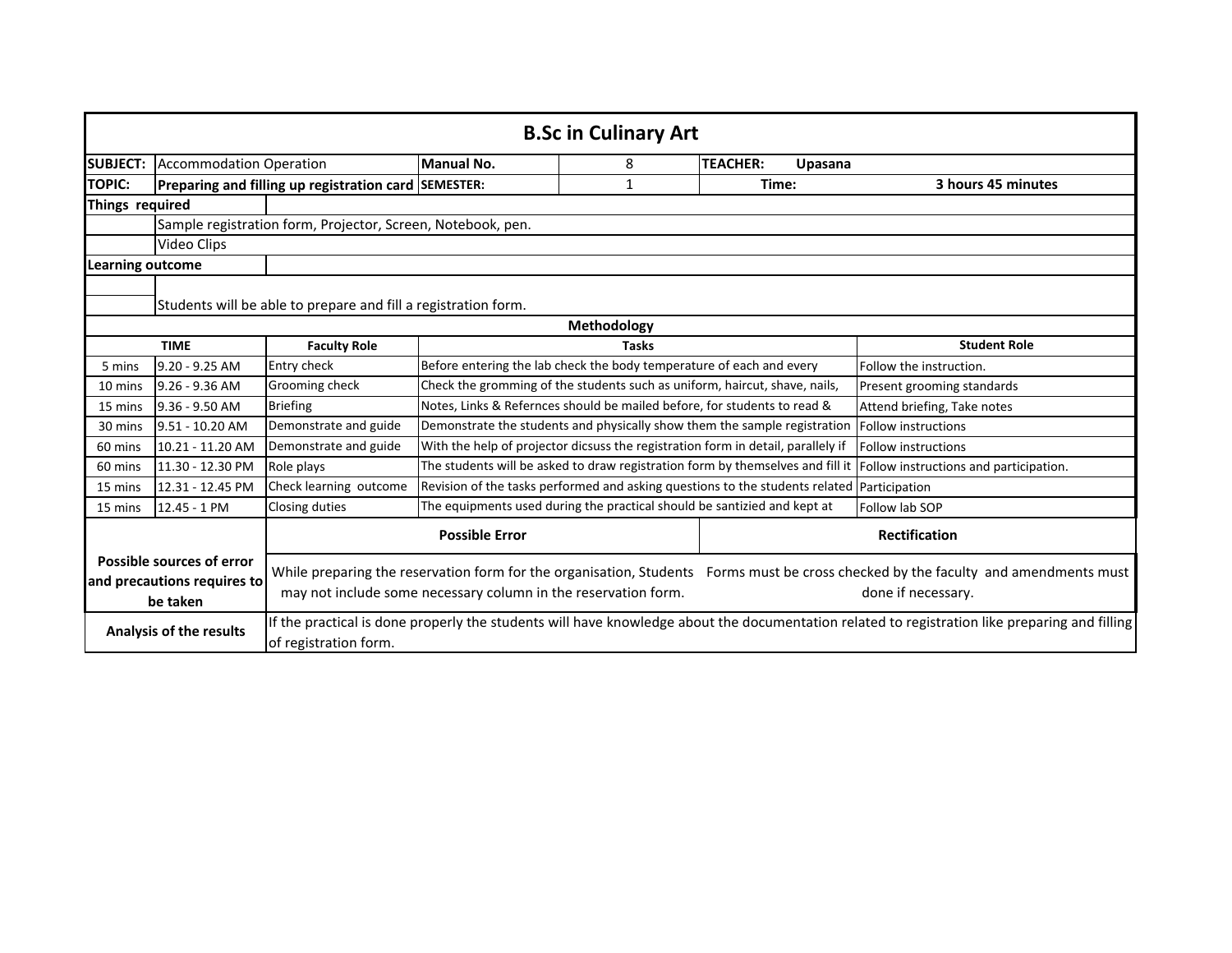|                                                                                                                                                                        | <b>B.Sc in Culinary Art</b>                                                                                            |                                             |                       |                                                                           |                                                                                            |                                        |  |  |
|------------------------------------------------------------------------------------------------------------------------------------------------------------------------|------------------------------------------------------------------------------------------------------------------------|---------------------------------------------|-----------------------|---------------------------------------------------------------------------|--------------------------------------------------------------------------------------------|----------------------------------------|--|--|
| <b>SUBJECT:</b>                                                                                                                                                        | <b>Accommodation Operation</b>                                                                                         |                                             | Manual No.            | 9                                                                         | <b>TEACHER:</b><br>Upasana                                                                 |                                        |  |  |
| <b>TOPIC:</b>                                                                                                                                                          |                                                                                                                        | Role play for different check ins as -      | <b>SEMESTER:</b>      | 1                                                                         | Time:                                                                                      | 3 hours 45 minutes                     |  |  |
| Things required                                                                                                                                                        |                                                                                                                        |                                             |                       |                                                                           |                                                                                            |                                        |  |  |
| Well equiped front office lab, Registration form, others documents required for registration, PPT                                                                      |                                                                                                                        |                                             |                       |                                                                           |                                                                                            |                                        |  |  |
|                                                                                                                                                                        | Video Clips                                                                                                            | https://www.youtube.com/watch?v=6TQyltUVuyM |                       |                                                                           |                                                                                            |                                        |  |  |
| <b>Learning outcome</b>                                                                                                                                                |                                                                                                                        |                                             |                       |                                                                           |                                                                                            |                                        |  |  |
|                                                                                                                                                                        | The students are able to perform various role plays of checkins as Walk in, FIT, FFFIT, Corporate, VIP, CIP and Groups |                                             |                       |                                                                           |                                                                                            |                                        |  |  |
|                                                                                                                                                                        | Methodology                                                                                                            |                                             |                       |                                                                           |                                                                                            |                                        |  |  |
|                                                                                                                                                                        | <b>TIME</b>                                                                                                            | <b>Faculty Role</b>                         |                       | <b>Tasks</b>                                                              |                                                                                            | <b>Student Role</b>                    |  |  |
| 5 mins                                                                                                                                                                 | $9.20 - 9.25$ AM                                                                                                       | Entry check                                 |                       | Before entering the lab check the body temperature of each and every      | Follow the instruction.                                                                    |                                        |  |  |
| 10 mins                                                                                                                                                                | $9.26 - 9.36$ AM                                                                                                       | Grooming check                              |                       |                                                                           | Check the gromming of the students such as uniform, haircut, shave, nails,                 | Present grooming standards             |  |  |
| 15 mins                                                                                                                                                                | 9.36 - 9.50 AM                                                                                                         | <b>Briefing</b>                             |                       | Notes, Links & Refernces should be mailed before, for students to read &  |                                                                                            | Attend briefing, Take notes            |  |  |
| 30 mins                                                                                                                                                                | 9.51 - 10.20 AM                                                                                                        | Demonstrate and guide                       |                       |                                                                           | Demonstrate the students about the checkin process of different types of                   | Follow instructions                    |  |  |
| 60 mins                                                                                                                                                                | 10.21 - 11.20 AM                                                                                                       | Demonstrate and guide                       |                       | Showing video clips and discussion about the checkin process of different |                                                                                            | <b>Follow instructions</b>             |  |  |
| 60 mins                                                                                                                                                                | 11.30 - 12.30 PM                                                                                                       | Role plays                                  |                       |                                                                           | Role plays perfomed by students about checkin of different types of guests.                | Follow instructions and participation. |  |  |
| 15 mins                                                                                                                                                                | 12.31 - 12.45 PM                                                                                                       | Check learning outcome                      |                       |                                                                           | Revision of the tasks performed and asking questions to the students related Participation |                                        |  |  |
| 15 mins                                                                                                                                                                | 12.45 - 1 PM                                                                                                           | Closing duties                              |                       | The equipments used during the practical should be santizied and kept at  |                                                                                            | Follow lab SOP                         |  |  |
|                                                                                                                                                                        | <b>Possible sources of error</b>                                                                                       |                                             | <b>Possible Error</b> |                                                                           |                                                                                            | <b>Rectification</b>                   |  |  |
| Students may allot wrong room number, wrong Plan, prefences etc.<br>and precautions requires to<br>be taken                                                            |                                                                                                                        | while check-in procedure.                   |                       |                                                                           | Must be cross checked, verified before allotment.                                          |                                        |  |  |
| If the practical is done properly the students will have knowledge about the different types of guests and their checkin procedures.<br><b>Analysis of the results</b> |                                                                                                                        |                                             |                       |                                                                           |                                                                                            |                                        |  |  |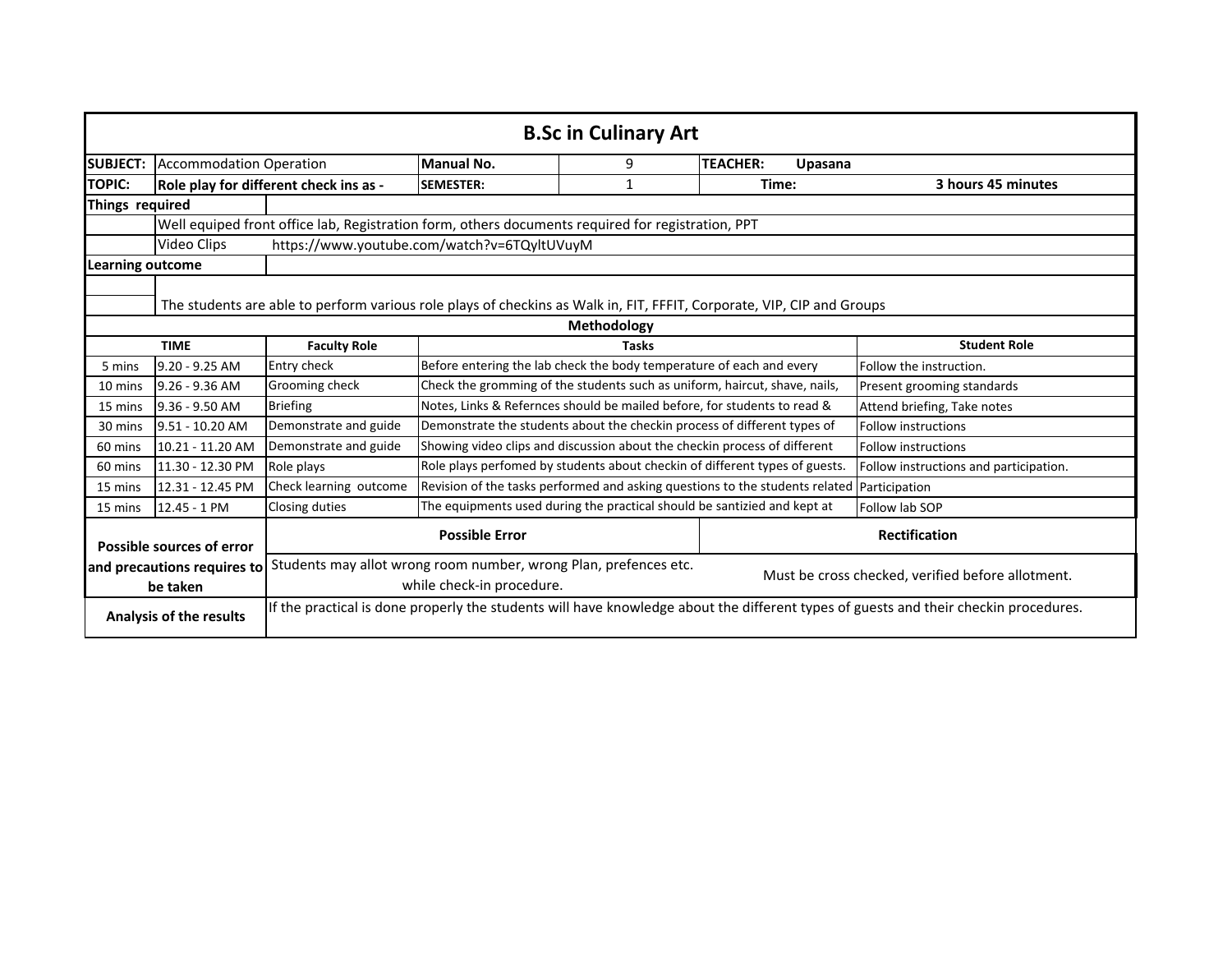|                                                   | <b>B.Sc in Culinary Art</b>                        |                                  |                                                                   |                                                                            |                                                                              |                                                                                                                                              |  |  |
|---------------------------------------------------|----------------------------------------------------|----------------------------------|-------------------------------------------------------------------|----------------------------------------------------------------------------|------------------------------------------------------------------------------|----------------------------------------------------------------------------------------------------------------------------------------------|--|--|
| <b>SUBJECT:</b>                                   | <b>Accommodation Operation</b>                     |                                  | <b>Manual No.</b>                                                 | 10                                                                         | <b>TEACHER:</b><br>Upasana                                                   |                                                                                                                                              |  |  |
| <b>TOPIC:</b>                                     |                                                    | How to do Upsell and how to give | <b>SEMESTER:</b>                                                  | $\mathbf{1}$                                                               | Time:                                                                        | 3 hours 45 minutes                                                                                                                           |  |  |
| Things required                                   |                                                    |                                  |                                                                   |                                                                            |                                                                              |                                                                                                                                              |  |  |
| Well equiped front office lab. Projector, Screen. |                                                    |                                  |                                                                   |                                                                            |                                                                              |                                                                                                                                              |  |  |
|                                                   | Video Clips                                        |                                  |                                                                   |                                                                            |                                                                              |                                                                                                                                              |  |  |
| <b>Learning outcome</b>                           |                                                    |                                  |                                                                   |                                                                            |                                                                              |                                                                                                                                              |  |  |
|                                                   | Students are able to do upsell and give discounts. |                                  |                                                                   |                                                                            |                                                                              |                                                                                                                                              |  |  |
| <b>Methodology</b>                                |                                                    |                                  |                                                                   |                                                                            |                                                                              |                                                                                                                                              |  |  |
|                                                   | <b>TIME</b>                                        | <b>Faculty Role</b>              |                                                                   | <b>Tasks</b>                                                               |                                                                              | <b>Student Role</b>                                                                                                                          |  |  |
| 5 mins                                            | 9.20 - 9.25 AM                                     | Entry check                      |                                                                   | Before entering the lab check the body temperature of each and every       |                                                                              | Follow the instruction.                                                                                                                      |  |  |
| 10 mins                                           | $9.26 - 9.36$ AM                                   | Grooming check                   |                                                                   | Check the gromming of the students such as uniform, haircut, shave, nails, | Present grooming standards                                                   |                                                                                                                                              |  |  |
| 15 mins                                           | 9.36 - 9.50 AM                                     | <b>Briefing</b>                  |                                                                   | Notes, Links & Refernces should be mailed before, for students to read &   |                                                                              | Attend briefing, Take notes                                                                                                                  |  |  |
| 30 mins                                           | 9.51 - 10.20 AM                                    | Demonstrate and guide            |                                                                   |                                                                            | Demonstrate the students about the different types of situation on upsell    | <b>Follow instructions</b>                                                                                                                   |  |  |
| 60 mins                                           | 10.21 - 11.20 AM                                   | Demonstrate and guide            |                                                                   |                                                                            | Showing video clips and discussion of case studies about different types of  | Follow instructions                                                                                                                          |  |  |
| 60 mins                                           | 11.30 - 12.30 PM                                   | Role plays                       |                                                                   | Role plays perfomed by the student on the different cases of upsell and    |                                                                              | Follow instructions and participation.                                                                                                       |  |  |
| 15 mins                                           | 12.31 - 12.45 PM                                   | Check learning outcome           |                                                                   |                                                                            | Revision of the tasks performed and asking questions to the students related | Participation                                                                                                                                |  |  |
| 15 mins                                           | 12.45 - 1 PM                                       | Closing duties                   |                                                                   | The equipments used during the practical should be santizied and kept at   |                                                                              | Follow lab SOP                                                                                                                               |  |  |
|                                                   | <b>Possible sources of error</b>                   |                                  | <b>Possible Error</b>                                             |                                                                            |                                                                              | <b>Rectification</b>                                                                                                                         |  |  |
|                                                   | and precautions requires to                        |                                  | Upselling techniques may convert into guest complain if the guest |                                                                            |                                                                              | Upselling must be done very smartly in which guest must feel value                                                                           |  |  |
|                                                   | be taken                                           |                                  | will feel that he/she will have to pay extra.                     |                                                                            |                                                                              | for the money.                                                                                                                               |  |  |
| Analysis of the results                           |                                                    | and overall personality.         |                                                                   |                                                                            |                                                                              | If the practical is done properly the students will be able to do upsell and give discounts. They will also improve the communication skills |  |  |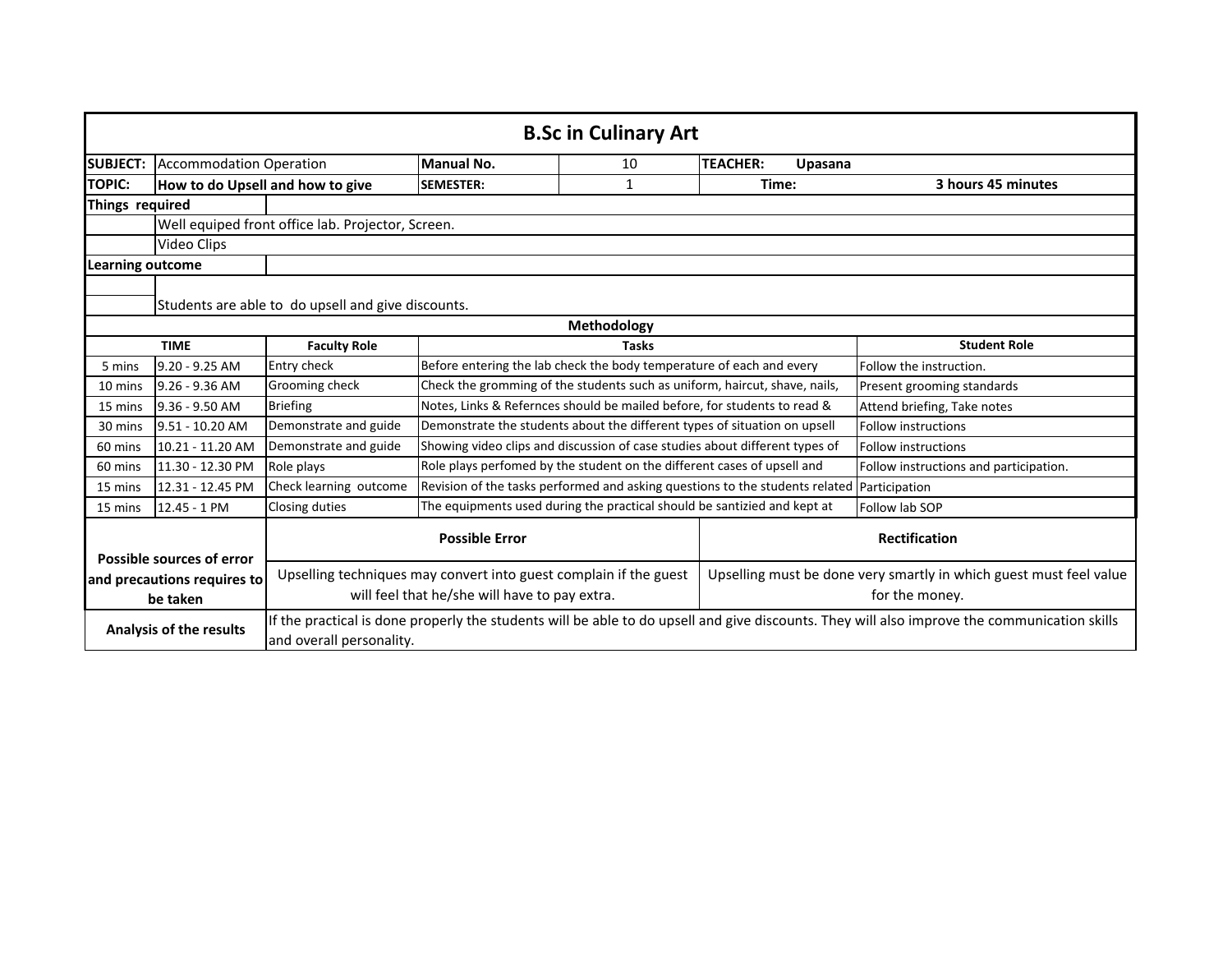| <b>B.Sc in Culinary Art</b>                                                 |                                |                                                                                                                                                                                                                         |                                                                                            |                                                                              |                                                                                                                                      |                                        |  |
|-----------------------------------------------------------------------------|--------------------------------|-------------------------------------------------------------------------------------------------------------------------------------------------------------------------------------------------------------------------|--------------------------------------------------------------------------------------------|------------------------------------------------------------------------------|--------------------------------------------------------------------------------------------------------------------------------------|----------------------------------------|--|
| <b>SUBJECT:</b>                                                             | <b>Accommodation Operation</b> |                                                                                                                                                                                                                         | Manual No.                                                                                 | 11                                                                           | <b>TEACHER:</b><br>Upasana                                                                                                           |                                        |  |
| <b>TOPIC:</b>                                                               |                                | Role play on guest complaint handling,                                                                                                                                                                                  | <b>SEMESTER:</b>                                                                           | 1                                                                            | Time:                                                                                                                                | 3 hours 45 minutes                     |  |
| Things required                                                             |                                |                                                                                                                                                                                                                         |                                                                                            |                                                                              |                                                                                                                                      |                                        |  |
| Well equiped front office lab. Projector, Screen.                           |                                |                                                                                                                                                                                                                         |                                                                                            |                                                                              |                                                                                                                                      |                                        |  |
| Video Clips                                                                 |                                |                                                                                                                                                                                                                         | https://drive.google.com/file/d/1AAm8U8413dyisWz7pa2K0GmKSeYgRbBA/view?usp=sharing         |                                                                              |                                                                                                                                      |                                        |  |
| <b>Learning outcome</b>                                                     |                                |                                                                                                                                                                                                                         |                                                                                            |                                                                              |                                                                                                                                      |                                        |  |
| Students are able to think crticically and handle situations and complains. |                                |                                                                                                                                                                                                                         |                                                                                            |                                                                              |                                                                                                                                      |                                        |  |
| <b>TIME</b><br><b>Faculty Role</b>                                          |                                | Methodology<br><b>Tasks</b>                                                                                                                                                                                             |                                                                                            | <b>Student Role</b>                                                          |                                                                                                                                      |                                        |  |
| 5 mins                                                                      | 9.20 - 9.25 AM                 | Entry check                                                                                                                                                                                                             |                                                                                            | Before entering the lab check the body temperature of each and every         | Follow the instruction.                                                                                                              |                                        |  |
| 10 mins                                                                     | 9.26 - 9.36 AM                 | Grooming check                                                                                                                                                                                                          | Check the gromming of the students such as uniform, haircut, shave, nails,                 |                                                                              |                                                                                                                                      | Present grooming standards             |  |
| 15 mins                                                                     | 9.36 - 9.50 AM                 | <b>Briefing</b>                                                                                                                                                                                                         | Notes, Links & Refernces should be mailed before, for students to read &                   |                                                                              |                                                                                                                                      | Attend briefing, Take notes            |  |
| 30 mins                                                                     | 9.51 - 10.20 AM                | Demonstrate and guide                                                                                                                                                                                                   |                                                                                            | Demonstrate the students about the different types of situations and the     | <b>Follow instructions</b>                                                                                                           |                                        |  |
| 60 mins                                                                     | 10.21 - 11.20 AM               | Demonstrate and guide                                                                                                                                                                                                   | Showing video clips and discussion of case studies about different types of                |                                                                              |                                                                                                                                      | <b>Follow instructions</b>             |  |
| 60 mins                                                                     | 11.30 - 12.30 PM               | Role plays                                                                                                                                                                                                              | Role plays perfomed by the student on the different cases and situations                   |                                                                              |                                                                                                                                      | Follow instructions and participation. |  |
| 15 mins                                                                     | 12.31 - 12.45 PM               | Check learning outcome                                                                                                                                                                                                  |                                                                                            | Revision of the tasks performed and asking questions to the students related | Participation                                                                                                                        |                                        |  |
| 15 mins                                                                     | 12.45 - 1 PM                   | Closing duties                                                                                                                                                                                                          | The equipments used during the practical should be santizied and kept at<br>Follow lab SOP |                                                                              |                                                                                                                                      |                                        |  |
|                                                                             |                                | <b>Possible Error</b>                                                                                                                                                                                                   |                                                                                            |                                                                              |                                                                                                                                      | <b>Rectification</b>                   |  |
| Possible sources of error<br>and precautions requires to<br>be taken        |                                | Techniques of handling guest complain may not work perfectly all<br>the time.                                                                                                                                           |                                                                                            |                                                                              | Students should always have to listen to the customer, they should<br>never interupt in between, They should apologise to the guest. |                                        |  |
| Analysis of the results                                                     |                                | If the practical is done properly the students will develop the critical thinking and will be able to handle different types of situations. They<br>will also improve the communication skills and overall personality. |                                                                                            |                                                                              |                                                                                                                                      |                                        |  |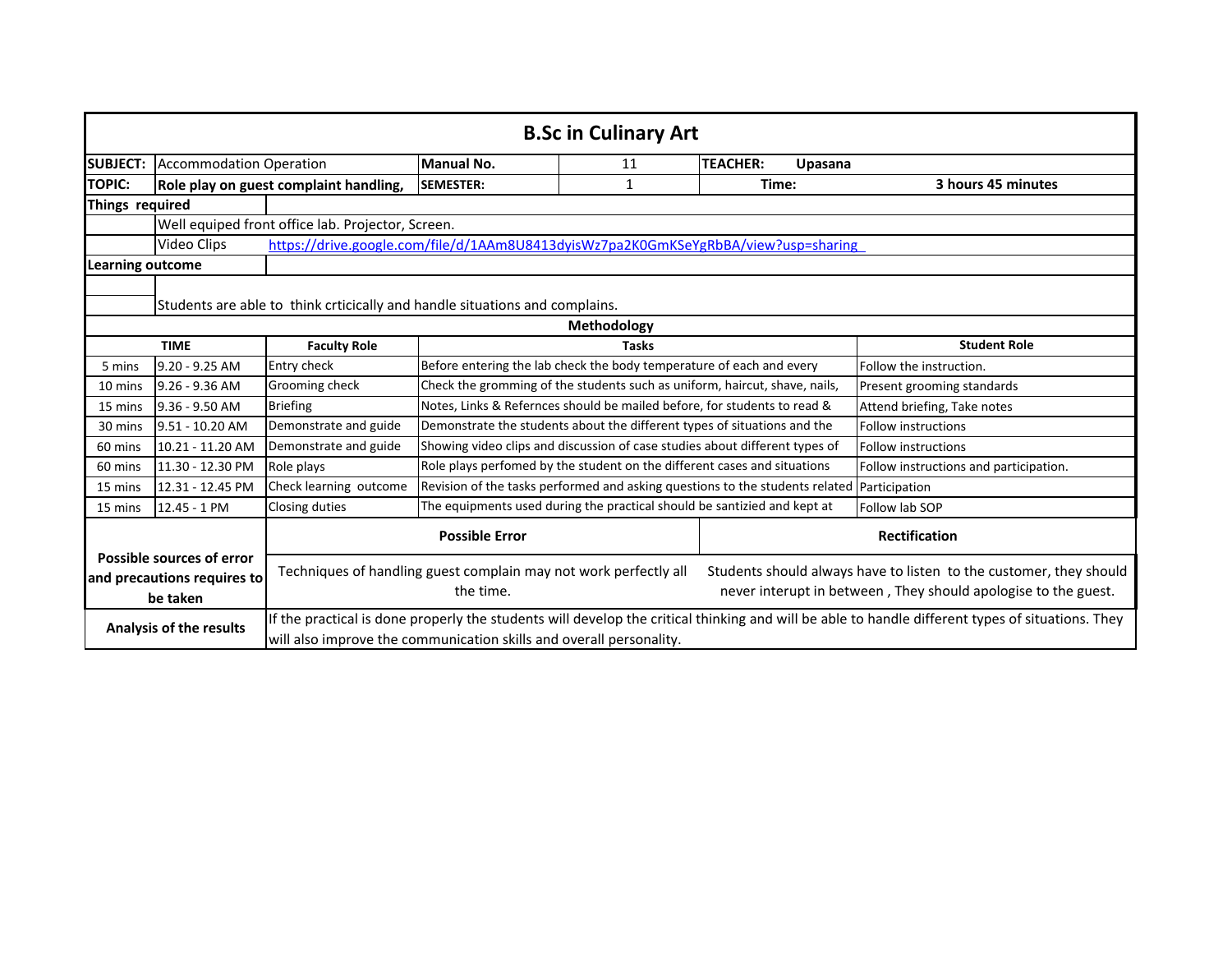| <b>B.Sc in Culinary Art</b>                                          |                                                                                  |                                                                                                                      |                                                                                            |                                                                                                                                                                                    |                                                                                            |                            |  |  |
|----------------------------------------------------------------------|----------------------------------------------------------------------------------|----------------------------------------------------------------------------------------------------------------------|--------------------------------------------------------------------------------------------|------------------------------------------------------------------------------------------------------------------------------------------------------------------------------------|--------------------------------------------------------------------------------------------|----------------------------|--|--|
| <b>SUBJECT:</b>                                                      | <b>Accommodation Operation</b>                                                   |                                                                                                                      | Manual No.                                                                                 | 12                                                                                                                                                                                 | <b>TEACHER:</b><br>Upasana                                                                 |                            |  |  |
| <b>TOPIC:</b>                                                        | <b>Preparation of guest folio</b>                                                |                                                                                                                      | <b>SEMESTER:</b>                                                                           | $\mathbf{1}$                                                                                                                                                                       | Time:                                                                                      | 3 hours 45 minutes         |  |  |
| Things required                                                      |                                                                                  |                                                                                                                      |                                                                                            |                                                                                                                                                                                    |                                                                                            |                            |  |  |
|                                                                      |                                                                                  | System, Folder, Sample bills, pen, Screen, Projector.                                                                |                                                                                            |                                                                                                                                                                                    |                                                                                            |                            |  |  |
|                                                                      | Used PPT                                                                         |                                                                                                                      |                                                                                            |                                                                                                                                                                                    |                                                                                            |                            |  |  |
| <b>Learning outcome</b>                                              |                                                                                  |                                                                                                                      |                                                                                            |                                                                                                                                                                                    |                                                                                            |                            |  |  |
|                                                                      | Students are able to prepare guest folio and perform depature related operations |                                                                                                                      |                                                                                            |                                                                                                                                                                                    |                                                                                            |                            |  |  |
|                                                                      | Methodology                                                                      |                                                                                                                      |                                                                                            |                                                                                                                                                                                    |                                                                                            |                            |  |  |
|                                                                      | <b>TIME</b><br><b>Faculty Role</b>                                               |                                                                                                                      | <b>Tasks</b>                                                                               |                                                                                                                                                                                    | <b>Student Role</b>                                                                        |                            |  |  |
| 5 mins                                                               | $9.20 - 9.25$ AM                                                                 | Entry check                                                                                                          |                                                                                            | Before entering the lab check the body temperature of each and every                                                                                                               |                                                                                            | Follow the instruction.    |  |  |
| 10 mins                                                              | 9.26 - 9.36 AM                                                                   | Grooming check                                                                                                       | Check the gromming of the students such as uniform, haircut, shave, nails,                 |                                                                                                                                                                                    | Present grooming standards                                                                 |                            |  |  |
| 15 mins                                                              | 9.36 - 9.50 AM                                                                   | <b>Briefing</b>                                                                                                      | Notes, Links & Refernces should be mailed before, for students to read &                   |                                                                                                                                                                                    | Attend briefing, Take notes                                                                |                            |  |  |
| 30 mins                                                              | 9.51 - 10.20 AM                                                                  | Demonstrate and guide                                                                                                | Demonstrate the students about the departure procedure and preparation                     |                                                                                                                                                                                    |                                                                                            | <b>Follow instructions</b> |  |  |
| 60 mins                                                              | 10.21 - 11.20 AM                                                                 | Demonstrate and guide                                                                                                |                                                                                            | Showing video clips about the departure process and prepration of folios                                                                                                           |                                                                                            | <b>Follow instructions</b> |  |  |
| 60 mins                                                              | 11.30 - 12.30 PM                                                                 | Perform                                                                                                              | The students will be preparing types of folios with the help of instructor.                |                                                                                                                                                                                    | Follow instructions and participation.                                                     |                            |  |  |
| 15 mins                                                              | 12.31 - 12.45 PM                                                                 | Check learning outcome                                                                                               |                                                                                            |                                                                                                                                                                                    | Revision of the tasks performed and asking questions to the students related Participation |                            |  |  |
| 15 mins                                                              | 12.45 - 1 PM                                                                     | Closing duties                                                                                                       | The equipments used during the practical should be santizied and kept at<br>Follow lab SOP |                                                                                                                                                                                    |                                                                                            |                            |  |  |
|                                                                      |                                                                                  |                                                                                                                      | <b>Possible Error</b>                                                                      | <b>Rectification</b>                                                                                                                                                               |                                                                                            |                            |  |  |
| Possible sources of error<br>and precautions requires to<br>be taken |                                                                                  | Wrong charges may be posted to the guest folio which can lead to<br>loss for the business/guest complain.            |                                                                                            | While doing any entries to the guest folio, students must ensure<br>that all the charges have been posted correctly. Students must be<br>alert while posting anyhing to the folio. |                                                                                            |                            |  |  |
| <b>Analysis of the results</b>                                       |                                                                                  | If the practical is done properly the students will have knowledge about the different types of folios and postings. |                                                                                            |                                                                                                                                                                                    |                                                                                            |                            |  |  |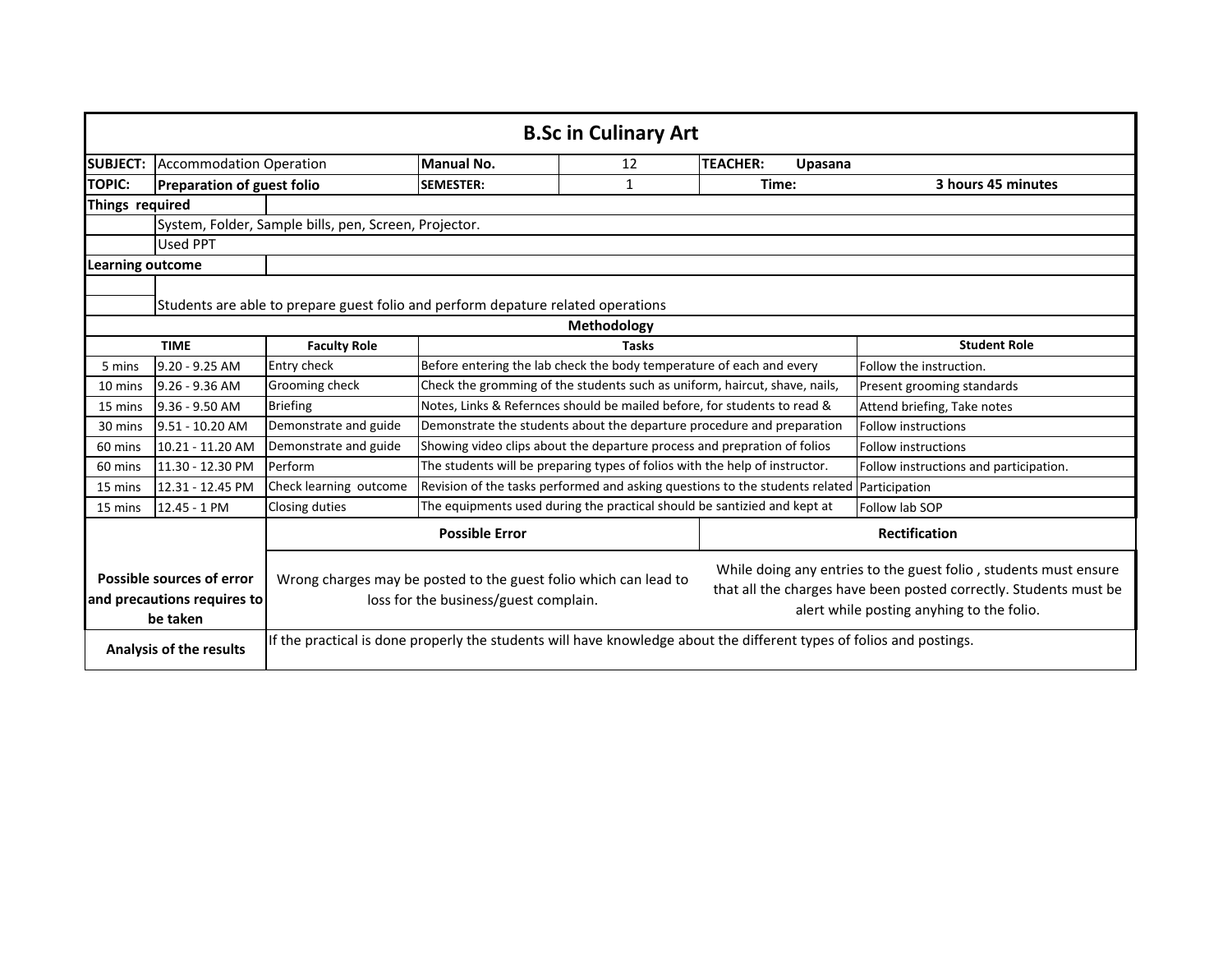| <b>B.Sc in Culinary Art</b>                                          |                                                                                           |                                                                                                                                                                                      |                                                                             |                                                                                                                     |                                                                            |                             |  |  |
|----------------------------------------------------------------------|-------------------------------------------------------------------------------------------|--------------------------------------------------------------------------------------------------------------------------------------------------------------------------------------|-----------------------------------------------------------------------------|---------------------------------------------------------------------------------------------------------------------|----------------------------------------------------------------------------|-----------------------------|--|--|
| <b>SUBJECT:</b>                                                      | <b>Accommodation Operation</b>                                                            |                                                                                                                                                                                      | <b>Manual No.</b>                                                           | 13                                                                                                                  | <b>TEACHER:</b><br>Upasana                                                 |                             |  |  |
| <b>TOPIC:</b>                                                        | <b>Calculating of occupancy percentages</b>                                               |                                                                                                                                                                                      | <b>SEMESTER:</b>                                                            | 1                                                                                                                   | Time:                                                                      | 3 hours 45 minutes          |  |  |
| Things required                                                      |                                                                                           |                                                                                                                                                                                      |                                                                             |                                                                                                                     |                                                                            |                             |  |  |
|                                                                      | Projector, Screen, PPT                                                                    |                                                                                                                                                                                      |                                                                             |                                                                                                                     |                                                                            |                             |  |  |
| <b>Learning outcome</b>                                              |                                                                                           |                                                                                                                                                                                      |                                                                             |                                                                                                                     |                                                                            |                             |  |  |
|                                                                      | Students are able to perform calculation related to occupancy percentages.<br>Methodology |                                                                                                                                                                                      |                                                                             |                                                                                                                     |                                                                            |                             |  |  |
| <b>TIME</b>                                                          |                                                                                           | <b>Faculty Role</b>                                                                                                                                                                  | <b>Tasks</b>                                                                |                                                                                                                     | <b>Student Role</b>                                                        |                             |  |  |
| 5 mins                                                               | 9.20 - 9.25 AM                                                                            | <b>Entry check</b>                                                                                                                                                                   |                                                                             | Before entering the lab check the body temperature of each and every                                                |                                                                            | Follow the instruction.     |  |  |
| 10 mins                                                              | $9.26 - 9.36$ AM                                                                          | Grooming check                                                                                                                                                                       |                                                                             |                                                                                                                     | Check the gromming of the students such as uniform, haircut, shave, nails, | Present grooming standards  |  |  |
| 15 mins                                                              | 9.36 - 9.50 AM                                                                            | <b>Briefing</b>                                                                                                                                                                      | Notes, Links & Refernces should be mailed before, for students to read &    |                                                                                                                     |                                                                            | Attend briefing, Take notes |  |  |
| 90 mins                                                              | 9.51 - 11.20 AM                                                                           | Demonstrate and guide                                                                                                                                                                | Brief the students about the occupancy and its importance and the           |                                                                                                                     | <b>Follow instructions</b>                                                 |                             |  |  |
| 70 mins                                                              | 11.20 - 12.30 PM                                                                          | Instruct                                                                                                                                                                             | The students will be given some data and they have to calculate the         |                                                                                                                     | Follow instructions and participation.                                     |                             |  |  |
| 15 mins                                                              | 12.31 - 12.45 PM                                                                          | Check learning outcome                                                                                                                                                               | Revision of the class by asking questions to the students.                  |                                                                                                                     | Participation                                                              |                             |  |  |
| 15 mins                                                              | 12.45 - 1 PM                                                                              | Closing duties                                                                                                                                                                       | The stationary and equipments used during the practical should be santizied |                                                                                                                     | Follow lab SOP                                                             |                             |  |  |
|                                                                      |                                                                                           | <b>Possible Error</b>                                                                                                                                                                |                                                                             | Rectification                                                                                                       |                                                                            |                             |  |  |
| Possible sources of error<br>and precautions requires to<br>be taken |                                                                                           | Students may forget to update the data of early check-in or Early<br>departure or Status of the room which will show the wrong<br>occupancy %.                                       |                                                                             | All the data must be updated without any delay and Always have to<br>follow the formula for calculating occupancy%. |                                                                            |                             |  |  |
| Analysis of the results                                              |                                                                                           | If the practical is done properly the students will have knowledge about role of occupancy and its impotance for the hotel and they will<br>develop the managerial thinking ability. |                                                                             |                                                                                                                     |                                                                            |                             |  |  |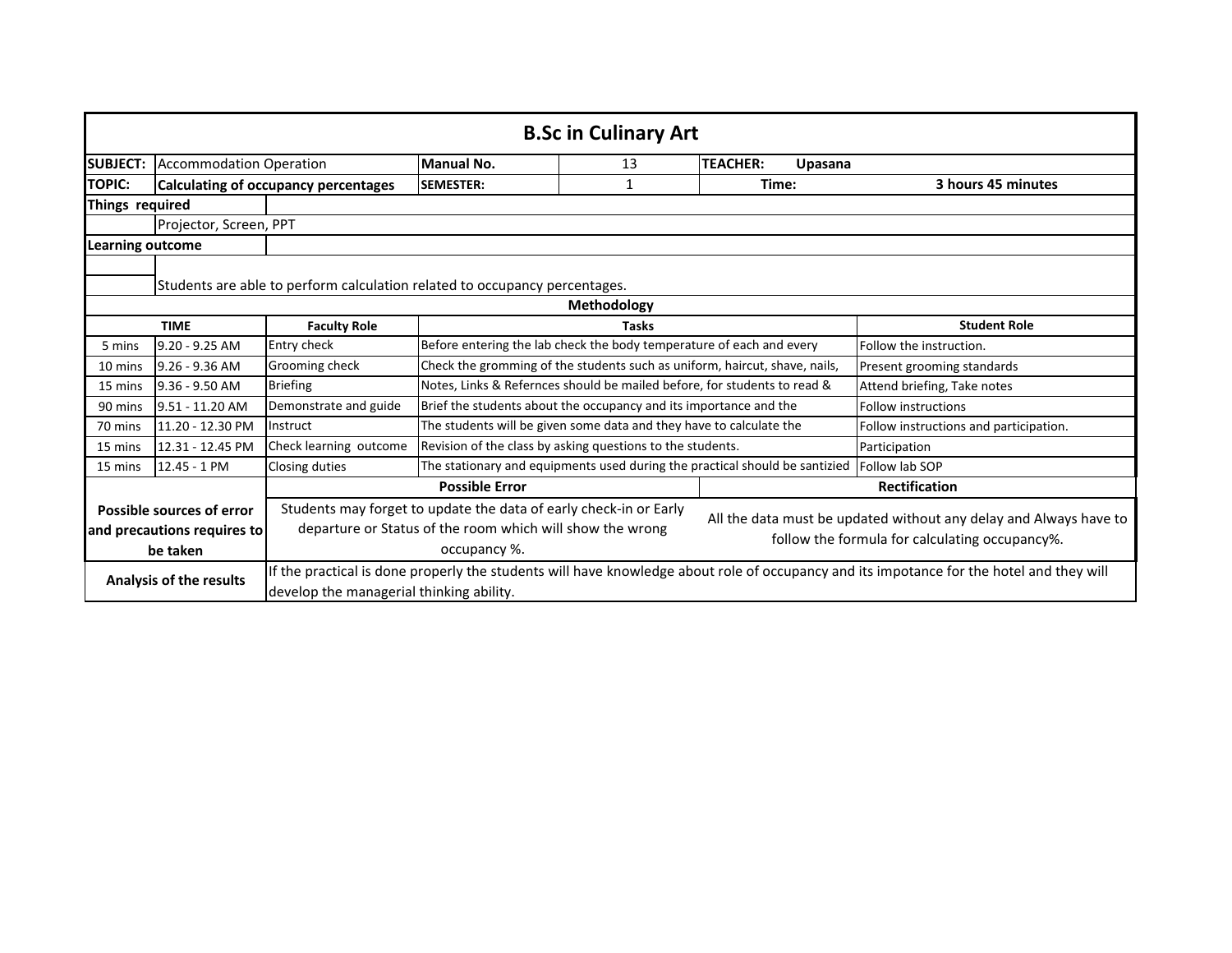| <b>B.Sc in Culinary Art</b>                                                                                   |                                    |                                                                                                                                                        |                                                                             |                                                                              |                                                                             |                                                                                                         |  |
|---------------------------------------------------------------------------------------------------------------|------------------------------------|--------------------------------------------------------------------------------------------------------------------------------------------------------|-----------------------------------------------------------------------------|------------------------------------------------------------------------------|-----------------------------------------------------------------------------|---------------------------------------------------------------------------------------------------------|--|
| <b>SUBJECT:</b><br><b>Accommodation Operation</b>                                                             |                                    | Manual No.                                                                                                                                             | 14                                                                          | <b>TEACHER:</b><br>Upasana                                                   |                                                                             |                                                                                                         |  |
| <b>TOPIC:</b>                                                                                                 | <b>Forms and formats</b>           |                                                                                                                                                        | <b>SEMESTER:</b>                                                            | 1                                                                            | Time:                                                                       | 3 hours 45 minutes                                                                                      |  |
| Things required                                                                                               |                                    |                                                                                                                                                        |                                                                             |                                                                              |                                                                             |                                                                                                         |  |
|                                                                                                               |                                    | Different types of forms and formats, Projector, Screen, Notebook, pen.                                                                                |                                                                             |                                                                              |                                                                             |                                                                                                         |  |
|                                                                                                               | Video Clips                        |                                                                                                                                                        | https://www.youtube.com/watch?v=2y81RUI2Tj4                                 |                                                                              |                                                                             |                                                                                                         |  |
| Learning outcome.                                                                                             |                                    |                                                                                                                                                        |                                                                             |                                                                              |                                                                             |                                                                                                         |  |
| Students are familer with the different types forms and formats used in front office, their uses and purpose. |                                    |                                                                                                                                                        |                                                                             |                                                                              |                                                                             |                                                                                                         |  |
| Methodology                                                                                                   |                                    |                                                                                                                                                        |                                                                             |                                                                              |                                                                             |                                                                                                         |  |
|                                                                                                               | <b>TIME</b><br><b>Faculty Role</b> |                                                                                                                                                        | <b>Tasks</b>                                                                |                                                                              |                                                                             | <b>Student Role</b>                                                                                     |  |
| 5 mins                                                                                                        | $9.20 - 9.25$ AM                   | <b>Entry check</b>                                                                                                                                     | Before entering the lab check the body temperature of each and every        |                                                                              | Follow the instruction.                                                     |                                                                                                         |  |
| 10 mins                                                                                                       | $9.26 - 9.36$ AM                   | Grooming check                                                                                                                                         | Check the gromming of the students such as uniform, haircut, shave, nails,  |                                                                              | Present grooming standards                                                  |                                                                                                         |  |
| 15 mins                                                                                                       | 9.36 - 9.50 AM                     | <b>Briefing</b>                                                                                                                                        | Notes, Links & Refernces should be mailed before, for students to read &    |                                                                              | Attend briefing, Take notes                                                 |                                                                                                         |  |
| 45 mins                                                                                                       | 9.51 - 10.35 AM                    | Demonstrate and guide                                                                                                                                  | Demonstrate the students and physically show them the different types of    |                                                                              | <b>Follow instructions</b>                                                  |                                                                                                         |  |
| 45 mins                                                                                                       | 10.35 - 11.20 AM                   | Demonstrate and guide                                                                                                                                  |                                                                             | With the help of projector dicsuss each from and format in detail, its uses, | Follow instructions                                                         |                                                                                                         |  |
| 70 mins                                                                                                       | 11.20 - 12.30 PM                   | Instruct                                                                                                                                               | The students will be asked to draw some sample forms and fill it, and write |                                                                              | Follow instructions and participation.                                      |                                                                                                         |  |
| 15 mins                                                                                                       | 12.31 - 12.45 PM                   | Check learning outcome                                                                                                                                 | Revision of the tasks performed with the help of quiz and activities.       |                                                                              | Participation                                                               |                                                                                                         |  |
| 15 mins                                                                                                       | 12.45 - 1 PM                       | <b>Closing duties</b>                                                                                                                                  |                                                                             |                                                                              | The stationary and equipments used during the practical should be santizied | Follow lab SOP                                                                                          |  |
|                                                                                                               |                                    |                                                                                                                                                        | <b>Possible Error</b>                                                       |                                                                              |                                                                             | <b>Rectification</b>                                                                                    |  |
| <b>Possible sources of error</b><br>and precautions requires to<br>be taken                                   |                                    |                                                                                                                                                        | Students may get confuse between different types of fotmats and<br>forms.   |                                                                              |                                                                             | Every forms & Formats should be discussed in detail and students<br>should given time to understand it. |  |
| <b>Analysis of the results</b>                                                                                |                                    | If the practical is done properly the students will have knowledge about the paper work of the front office department and its need and<br>importance. |                                                                             |                                                                              |                                                                             |                                                                                                         |  |